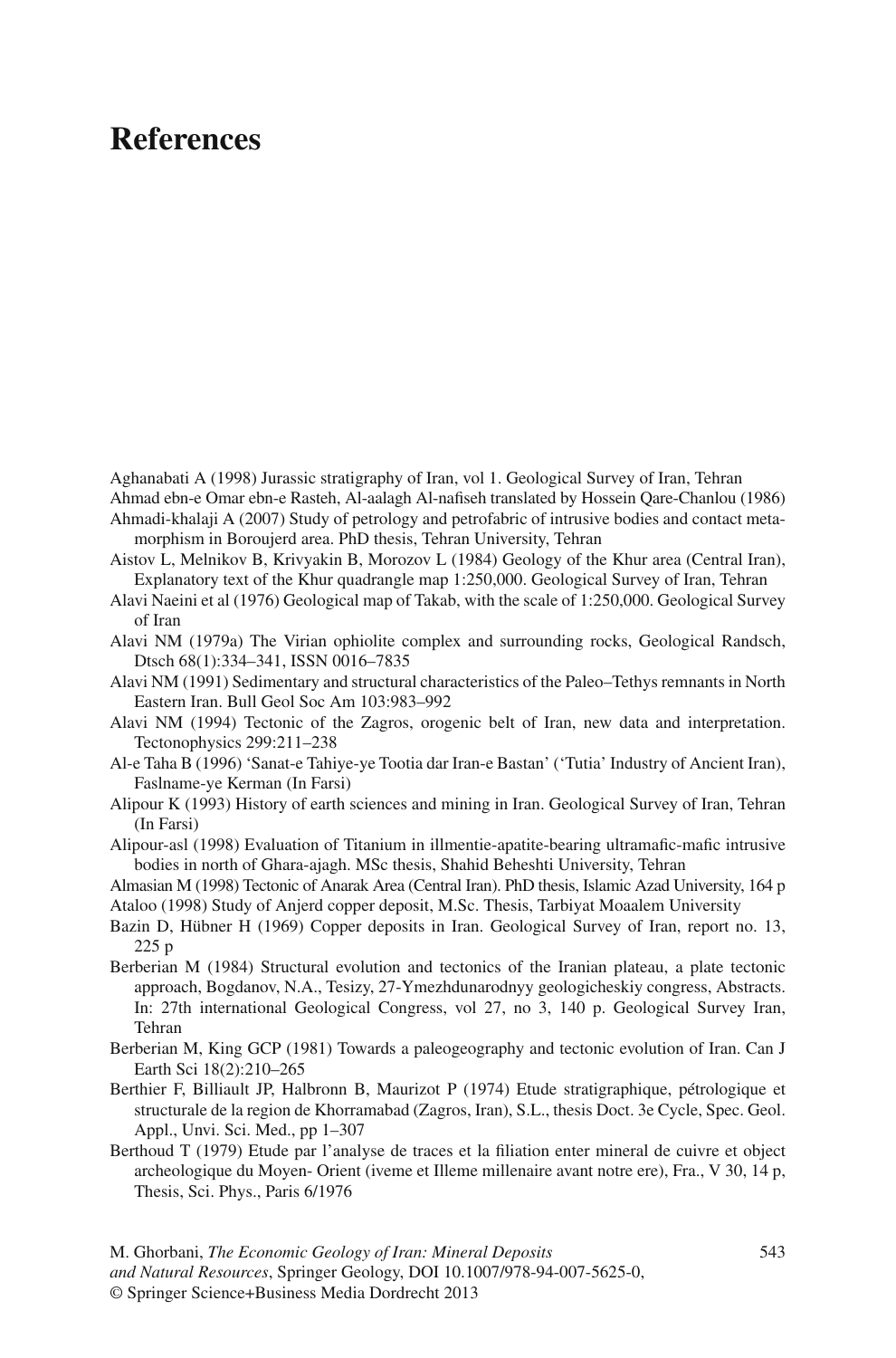Bolourchi, Halalat (1995) On Choghart area; Russian experts; Code 6, Archive 3 NISCO

- Boulin J (1991) Hercynian and Eo Cimmerian events in Afghanistan and adjoining regions. Tectonophysics 148:253–258
- bp Website (2012) Natural gas reserves, 2 July 2012, Retrieved from [http://www.bp.com/section](http://www.bp.com/sectiongenericarticle800.do?categoryId=9037178&contentId=7068624)[genericarticle800.do?categoryId=9037178&contentId=7068624](http://www.bp.com/sectiongenericarticle800.do?categoryId=9037178&contentId=7068624)
- Chardon J (1956) Expedition diary; translated by Abbasi M. Amir Kabir Publications, Tehran

Coleman H (1984) Iran and the Iranian Civilization (tr. to Persian by Hassan Anousheh)

- Daliran F (1990) The magnetite-apatite deposit of Mishdovan. Unpublished PhD thesis, München University
- Eftekhar Nezhad J (1975a) Brief history and structural development of Azarbaijan. Geological Survey of Iran, Internal report no.8, 9 p
- Eftekhar Nezhad J (1975b) Brief description of tectonic history and structural development of Azarbaijan, Field excursion guide, no. 2. Note A Sym. Geodynamic of southeast Asia, Tehran, pp 469–478
- Eftekharnejad J (1980) Tectonic classification of Iran based on the pattern of sedimentary basins. Bull Pet Soc 82 (In Farsi)
- Etemadi M (1997) Study of petrography and geochemistry of ultramafic-mafic and metamorphic rocks in southwest of Bandar-abbas. MSc thesis, Shahid Beheshti University
- Feyzi F (2005) Copper mineralization in Taknar area. PhD thesis, Islamic Azad University
- Gabriel A (1934) Durch Persiens Wüsten. Strecker and Schroedr, Stoccarda, 390 p
- Ghorbani M (1990) Exploration of mineral deposits in Abadeh area, Iran's Industrial minerals and rocks of Iran Co
- Ghorbani M (1991a) Bentointe and its geologic properties in Iran. In: 10th earth sciences conference, GSI, Tehran
- Ghorbani M (1991b) Observation of montmorillonite clay mineral group: properties, usages and resources in Iran. 1st mineralogy seminar of Iran. BoAli University, Hamedan
- Ghorbani M (1991c) Prospecting and exploration of bentonite deposits of Iran and their geological issues. MSc thesis, Shahid Beheshti University
- Ghorbani M (1993a) Kaolinite mineralization modeling in Iran. In: 2nd seminar of mineralogy and crystallography of Iran, Science and Industry University
- Ghorbani M (1993b) Mineral distribution map of Iran, colleague, GSI Publication, Treatise on the Geology of Iran
- Ghorbani M (1994a) Bentonite and Zeolite in Iran, GSI Publication, Treatise on the Geology of Iran, 147 p
- Ghorbani M (1994b) An introduction to Takab metallogeny state. In: 3rd conference of Iran geology society
- Ghorbani M (1994c) Iron metallogeny in Iran. Internal seminar of science Faculty of Tehran University
- Ghorbani M (1994d) Silica in Iran. Geological Survey of Iran Publication, Treatise on the Geology of Iran, 127 p
- Ghorbani M (1994e) Kaolinite and fireproof clay minerals in Iran. Geological Survey of Iran Publication, Treatise on the Geology of Iran, 171 p
- Ghorbani M (1995a) Antimony, arsenic and mercury deposits of Iran. Geological Survey of Iran Publication, Treatise on the Geology of Iran, 132 p
- Ghorbani M (1995b) Iron deposits in Iran. Geological Survey of Iran Publication, Treatise on the Geology of Iran, 213 p.
- Ghorbani M (2001) Magmatism in Takab Region. Earth Sci Seas J, SBU
- Ghorbani M (2005a) Pyroclastic rocks in Alborz and their relation with bentonite deposits. In: 1st conference of Alborz and Caspian Sea Marginal Regions Earth Sciences
- Ghorbani M (2005b) Mining industry. In: Encyclopedia IRANICA
- Ghorbani M (2005c) Geological setting of Iran within Alpine-Himalayan framework. Structure, Tectonics and Ore Mineralization Processes (STOMP), Townsville
- Ghorbani M (2005d) Copper mineralization of Iran. In: Encyclopedia IRANICA
- Ghorbani M (2005e) Classification of metallogenic and mining provinces, belt and zones of Iran. In: 6th international conferences of Middle East, UAE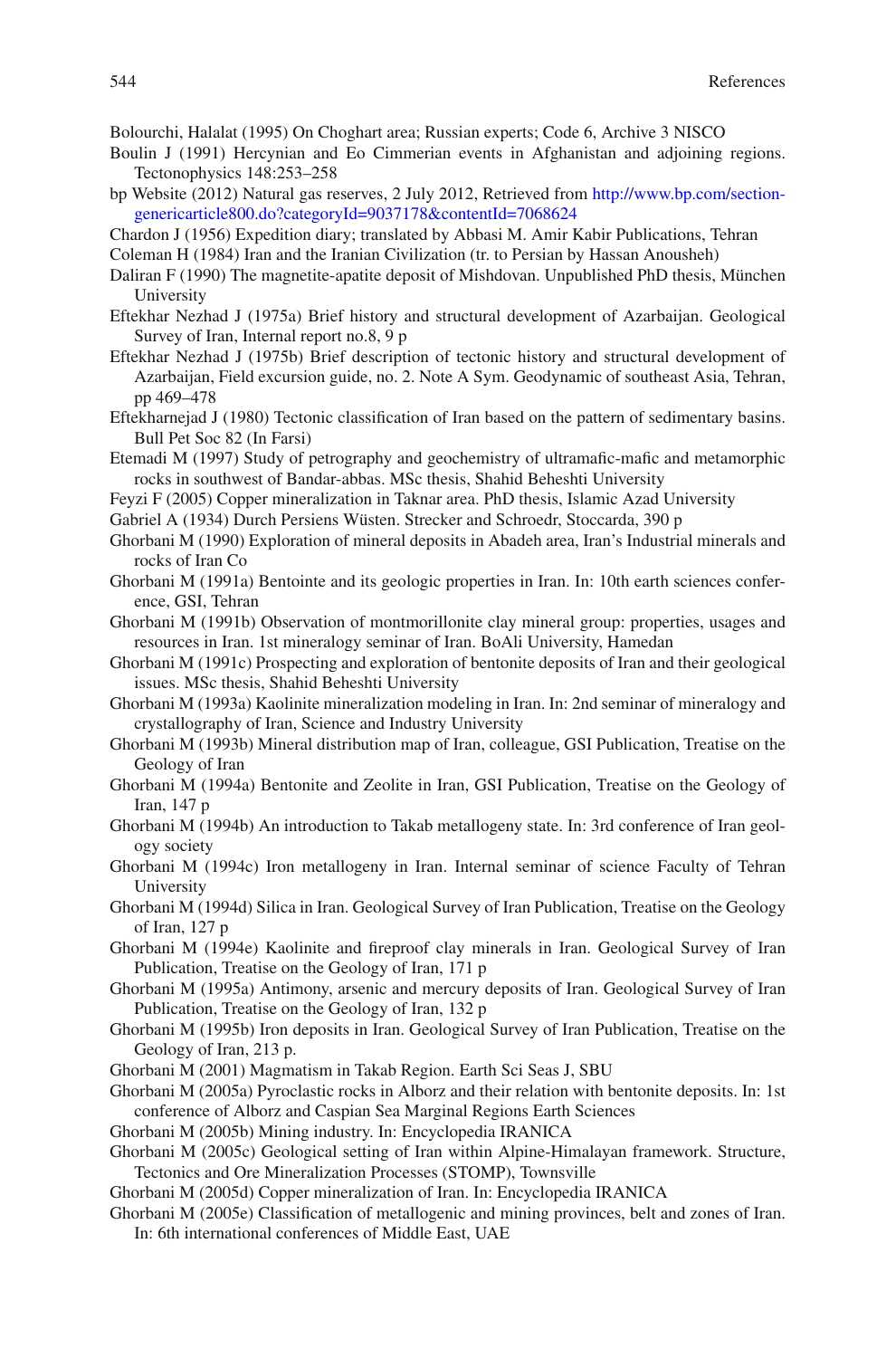- Ghorbani M (2005f) Alborz Zone or Alborz geology state and its mineralization potential. In: 1st conference of Alborz and Caspian Sea Marginal Regions Earth Sciences
- Ghorbani M (2005g) An introduction to geology and mineralization in Bafgh Area, Iran, STOMP, Structure, Tectonics and Ore Mineralization Processes, 2005, Townsville, Australia
- Ghorbani M (2005i) History of mining activity in Iran. In: Encyclopedia IRANICA
- Ghorbani M (2005j) Lead-Zinc mineralization of Iran. In: Encyclopedia IRANICA
- Ghorbani M (2005k) Metallogenic and mineralization phases of Iran. In: 6th international conferences of Middle East, UAE
- Ghorbani M, Mozaffarzadeh R, Iranmanesh M (2005) Geological zone or province of Alborz and its mineralization potentials, Proceedings of The First Conference of Geoscience on Alborz area and Caspian Sea, November 2005, Islamic Azad University, Lahijan, p 17–38
- Ghorbani M (2006b) All you need to know about copper deposits in Iran. Sang va Maadan Q 1:12–26
- Ghorbani M (2009a) The economic importance of Caspian Sea and its energy sources, Energy Newcom (7)
- Ghorbani M (2009b) Dimension stones: rich reserves but poor exports, Stone-Minemagzine (IMH), pp 8–20
- Ghorbani M (2009c) Antimony, arsenic and mercury as strategic metals in industries and key elements in exploration geology of epithermal gold deposits. Sang va Maadan Q 13:4–15
- Ghorbani M (2009d) Barite: a strategic mineral for petroleum industry, Stone-Minemagzine, (IMH), pp 4–25
- Ghorbani M (2010b) Aluminum and its sources, Stone-Minemagzine, (IMH), pp 4–24
- Ghorbani M (2011) Magmatism and alteration, and their association with mineralization along Ahar – Jolfa (Arasbaran) axis. Research-Scientific Journal, Islamic Azad University, Science and Research Department
- Ghorbani M, Iranmanesh M  $(2012)$  Titanium; a light element with magnificent application in industry. Sang va Maadan Q 20:22–31
- Ghorbani M, Momenzadeh M (1994) Mineralization phases of Iran. In: 13th congregation of earth scientists. Geological Survey of Iran (In Farsi)
- Ghorbani M, Momenzadeh M (1995) Explanation of mineralization phases in Iran. In: Proceedings of the 13th conference on GeoScience held in Geological Survery of Iran
- Ghorbani M, Mostafavi F (1995) Study of iron deposits in northwest of Iran, Ajin Co
- Ghorbani M, Ojaghi B (2003) Exploration report on Galai Baba-ali iron deposit, Sabanour Co
- Ghorbani M, Tajbakhsh P (2010) Bentonite; its resources and geological setting in Iran. In: 20th general meeting of the international mineralogical association (IMA2010), Budapest
- Ghorbani M, Tajbakhsh P, Khoi N (2000) Lead-zinc deposits in Iran. Geological Survey of Iran, 512 p
- Ghorbani M, Mozafarzadeh R, Mousavi-pak N (2009) Chrome and chromite, strategic metal. Sang va Maadan Q 11
- Girshman R (1934) Fouilles de Sialk, prés de Kashan, 1933, 1934, 1937. Librairie Orientaliste Paul Geuthner, Paris (in two volumes)
- Girshman R (1954) Iran: from the earliest times to the Islamic conquest. Penguin Books, Harmondsworth
- Haghipour A (1972) Hercynian movement in Iran. Int Geol Cong, Abstr Cong Geol Int., No. 24, 79 p
- Haghipour A (1974) Etude géologique de la région de Biabanak-Bafgh (Iran central), Pétrologie et tectonique du socle precambrien et de sa couverture, France. PhD thesis, Sci Nat, Gronoble University, 403 p
- Haghipour A (1977) Etude geologique de la région de Biabanak-Bafgh (Iran central), with coloured map. Geological Survey Iran, report no. 34
- Haghipour A, Farooqui M, Amidi SM, Aghanabati A (1979) The destructive Tabas earthquake of September 16/1978, East Iran, A preliminary report. Proc Annu Eng Geol Soil Eng Symp 17:1–12
- Hajali-lou B (2000) Metallogeny of tertiary in western Alborz-Azerbaijan (Miyaneh-Siyahroud) with specific view on Hashtjin area. PhD thesis, Shahid Beheshti University
- Halalat H, Bolourchi MH (1994) Geology of Iran: phosphate. Geological Survey of Iran, Tehran, 360 p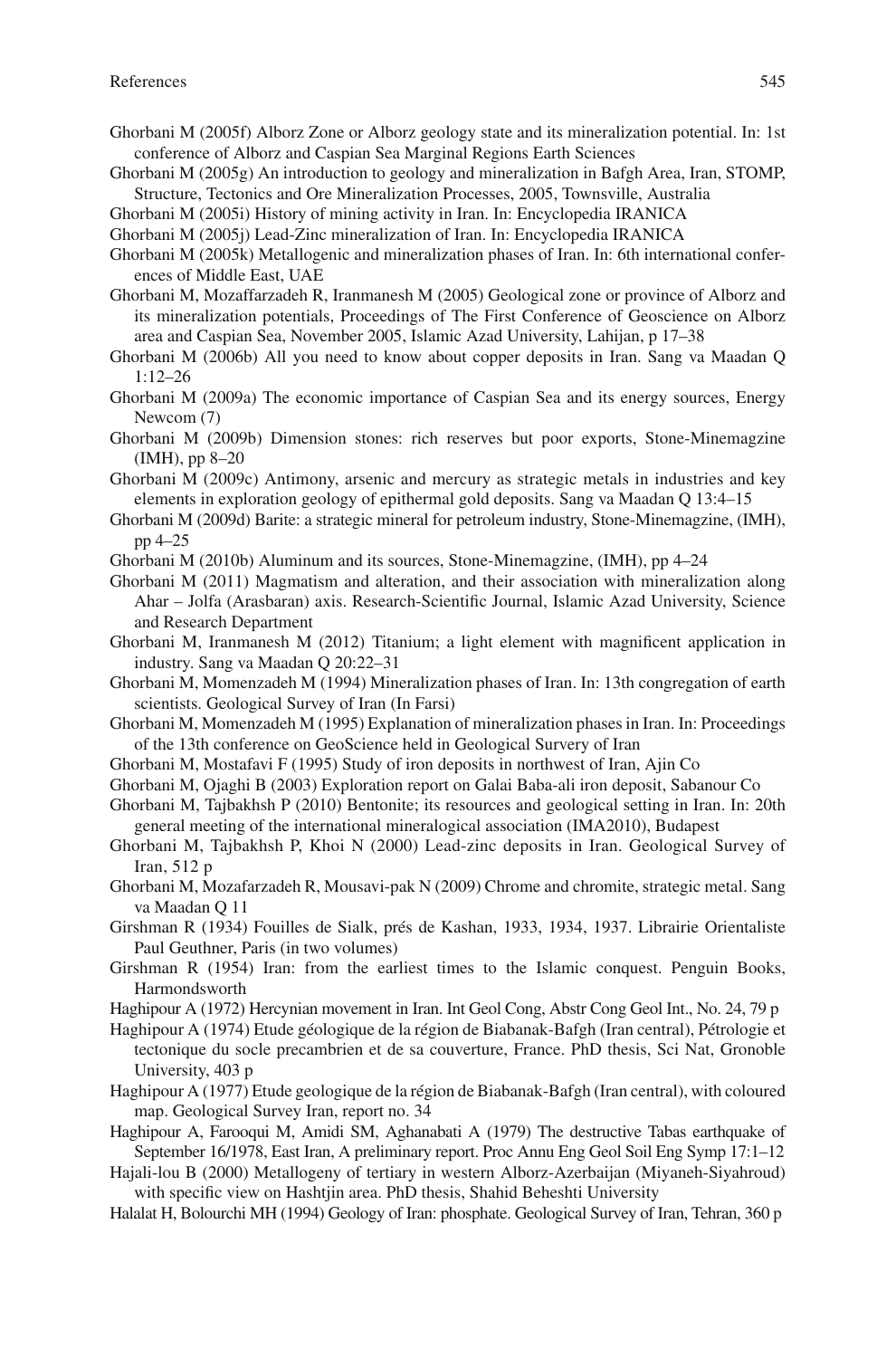- Hamdi B (1989) Stratigraphy and paleontology of the Late Precambrian to Early Cambrian in the Alborz mountains, northern Iran, report no. 59
- Hamdi B (1995) Precambrian and Cambrian sedimentary rocks of Iran. Treatise on the Geology of Iran, Ministry of Mines and Metals
- Hedin S (1910) Zu land nach Indien, Bd. I, II. S.A. Brockhaus, Leipzig
- Helmi F (2000) A depiction of halite and, potash, and their distribution in Iran. Geological Survey of Iran, Tehran
- Hillier JA Mills AJ, White R (2000) World Mineral Statistics, (1994–1998). British Geological Survey, Keyworth, 300 p
- Hosseini B (2011) Petrology and petrogenesis of Paleozoic metamorphic rocks in Sanadaj-Sirjan zone and their relation to mineralization of Iron. MSc thesis, Shahid Beheshti University
- Houshmand-Zadeh A (1997) Magmatism and metamorphism of Iran, Course materials taught at Shahid Beheshti University
- Houshmand-Zadeh A, Berberian M (1972) Implication of plate tectonics for the Sanandaj-Sirjan zone (Northeastern border of Zagros). Geological Survey of Iran, internal report, 6 p
- Houshmand-Zadeh A, Posht-kouhi M (1996) Metamorphic map of Iran 1:1,000,000, Treatise on the Geology of Iran
- Houshmand-Zadeh A, Alavi-naini M, Haghipour A (1978) The evolution of geologic phenomenon in Toroud area (from Precambrian to present day), report H5. Geological Survey of Iran
- Index mundi (2012) World crude oil consumption by year, 1 July 2012. Retrieved from [http://](http://www.indexmundi.com/energy.aspx) [www.indexmundi.com/energy.aspx](http://www.indexmundi.com/energy.aspx)
- Innocenti F, Manetti P, Mazzuoli R, Pasquare G, Villari L, Thorpe R (eds) (1982) Anatolia and North-Western Iran. Andesites and Orogenic Andesites and Related Rocks, GBR. Wiley, Chichester, pp 327–349, 73 Ref, ISBN
- Kassiani-Avval J (2004) Dimension stones atlas of Iran. Ministry of Mines and Metals
- Keary travel diary, Giambi Keary, Giovanni Francesco; translated by Nakhjavani A, Golrang A. East Azerbaijan Bureau of Culture and Arts, Franklin publication, 1969
- LeFond SJ (ed) (1975) Industrial rocks and minerals/Bauxite raw materials, vol 1, 5th edn. SME-AIME, New York
- Lindenberg H, Gorler K, Ibbeken G (1983) Stratigraphy, structure and orogenic evolution of the Sabzevar zone in the area of Gorgan- Khorasan, NE Iran, Geological Survey of Iran, ISSN 0075– 0484, report no. 51. Freie Universität Berlin Institute of Geological Sciences, Dtsch, pp 119–143
- Maghsoudi A, Rahmani M, Rashidi B (2005) Gold deposits and indications of Iran. Research manual for Students of Earth Science (In Persian)
- Masoudi F (1997) Contact metamorphism and pegmatite development in the region SW of Arak, Iran. PhD thesis, Department of Earth Sciences, University of Leeds
- Metz A (1985) Islamic Civilization in 4th Hijri Century (tr. To Persian by Alireza Zakavati Qaragozlou A)
- Memenzadeh M (1981) Distribution and metallogeny within Ahar 1:250,000 Quadragle, Geological Survery of Iran
- Minoreski V (1963) Expedition diary of Abudolaf Khazraji; translated by Abolfazl Tabatabayi. Farhang-e Iranzamin, Tehran
- Moein M (1976) 'Farhang-e Farsi' (A Persian dictionary), Entesharat-e Amir Kabir
- Moein-Vaziri H (1996) An introduction to the Magmatism in Iran, Tarbiyat Moaalem University publication
- Momen-Zadeh M (1976) Stratabound lead–zinc ores in the Lower Cretaceous and Jurassic sediments in the Malayer–Esfahan district (west central Iran). PhD thesis, Heidelberg, 300 p
- Momen-Zadeh M (2004) Metallic mineral resources of Iran, mined in ancient times A brief review; with contribution from Ali Haji-Soltan and Mahsa Momensade. Zarneh Research Institute, Tehran
- Momenzadeh M, Ghorbani M, Moradi M (1995) Deposits of iron in Hamedan, Ajin Co
- Momen-Zadeh M, Heidari E (1995) Ore–hydrocarbon resources and alkaline magmatism of Late Proterozoic–Early Cambrian in Iran, genetic interpretation. Carbonate Evapor 10(1):79–88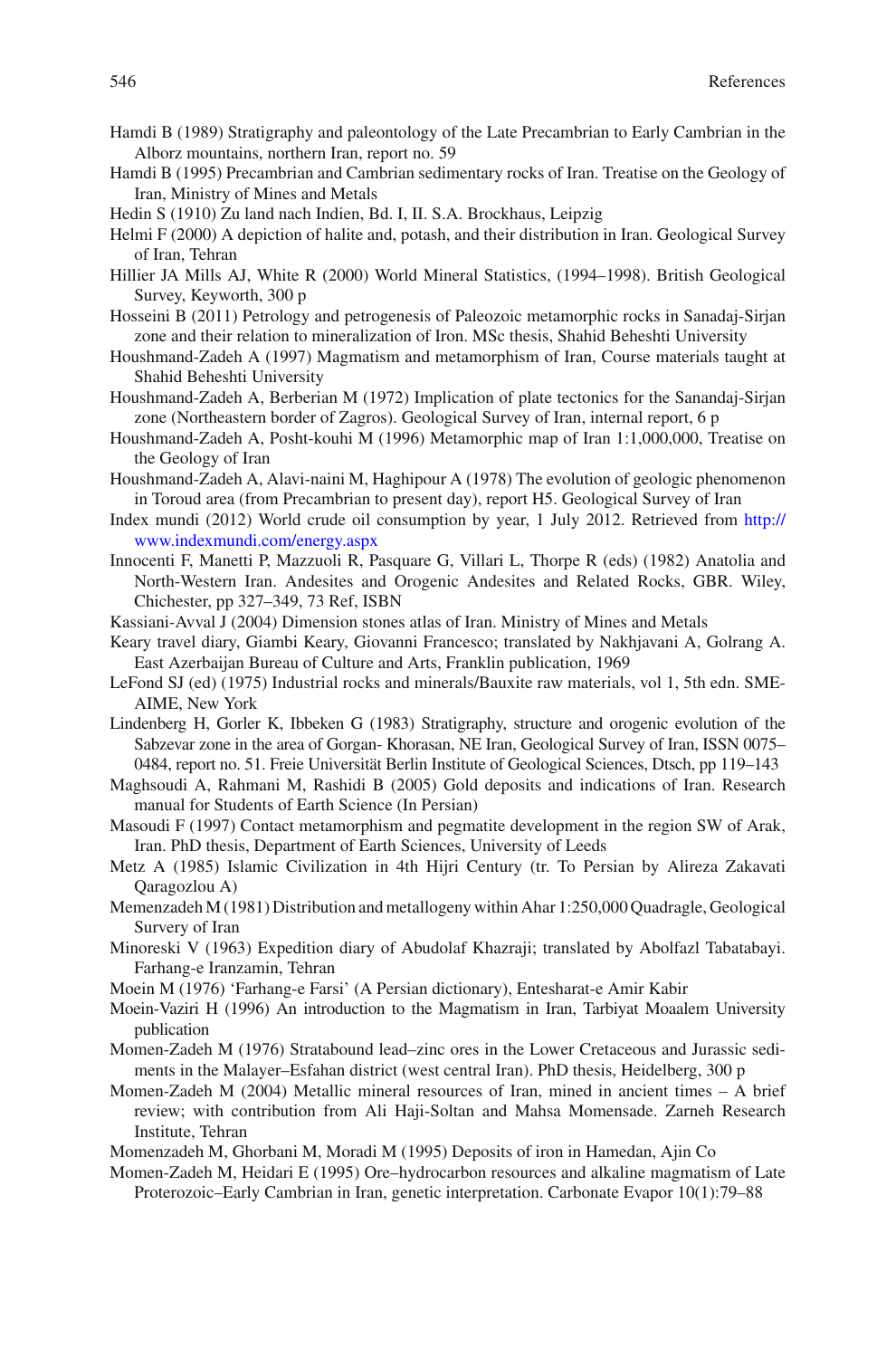- Momen-Zadeh M, Walther HW (1984) Mineral deposits and metallogenic epochs in the area of the Geotraverse Iran, A review. N Jb Geol Palaeont Abh 168(2/3):468–478, Stuttgrat
- Motiei H (1993) Stratigraphy of Zagros. In: Treatise on the geology of Iran. Iran Geological Survey, Tehran
- Nabavi M (1976) An introduction to geology of Iran. Geological Survey of Iran, Tehran
- NISCO (1977) Commercial and genetic type of manganese raw materials of Iran, V/O Technoexport USSR, Isfahan (unpublished), 179 p
- Nogole-Sadat MAA (1978) Les zones de decrochement et les virgation structurales en Iran. Consequences des resultants de l`analyse structural de la région du Qom. Unpublished PhD thesis, France, 201 p
- Nogol Sadat and Hushmandzadeh (1999) Exploration report of Sistan-Baluchestan Provice, Science and Technology Institute
- OPEC (2012) Crude oil, 1 July 2012. Retrieved from [http://www.opec.org/opec\\_web/en/press\\_](http://www.opec.org/opec_web/en/press_room/180.htm) [room/180.htm](http://www.opec.org/opec_web/en/press_room/180.htm)
- Parvin-pour F (2007) Porphyry copper deposits within Abdar-Dahaj area. MSc thesis, Islamic Azad University
- Peyrovan H (1992) Petrographic, petrologic and geochemical studies of intrusive rocks north of Abhar and the association of plutonism in the area with mineralization. MSc thesis, Tarbiyat Moalem University
- Ramezani J, Tucker R (2003) Petrogenesis and implications for Gondwana tectonics. Department of Earth and Planetary Sciences, Washington University, St. Louis
- Roads atlas of Iran, Gitashenasi Cartographic and Geographic Institute (2004)
- Romanko E, Momenzadeh M, Mogarovskiy VV, Kokorin YG (1985) The new celestite region in the eastern part of the Mediterranean Belt, Zagros, Southern Iran, Doklady Academii Nauk Tadzhikskoy S.S.R, vol 28, No. 4, 227–230
- Sabzehei M (1974) Les mélanges ophiolotiques de la région d'Esfandagheh (Iran meridional), étude pétrographique et structurale. Thése Doct. Etat, Univ. Grenoble, 306 p
- Sadeghi A (1999) Cretaceous stratigraphy in southern flank Alborz. PhD thesis, Shahid Beheshti University
- Samani BA (1988) Metallogeny of the Precambrian in Iran. Precambrian Res 39(1–2):85–106
- Sengör AMC (1991) Late Paleozoic and Mesozoic tectonic evolution of the Middle Eastern Tethysides: implications of the Paleozoic geodynamics of the Tethyan realm, IGCP Project 276, Newsletter No. 2, 149 p
- Seyed Emami K, Brants A, Bozorgnia F (1971) Stratigraphy of the Cretaceous rocks southeast of Esfahan, in contribution to the paleontology and stratigraphy of Iran. Geological Survey Iran, report no. 20, pp 5–40
- Shahriyari M (1986) Karstic bauxite deposits with carbonate floor. Faculty of Technology, Tehran University, Tehran
- Sheikhi-kahrizaki (2006) Ophiolitic rocks in Khajeh-jamali area (Shiraz) and associated chromite deposits, Shahroud University
- Shemirani A (1988) Cretaceous in Iran, course materials. Shahid Beheshti University, Tehran
- Smirnov VI (1983) Geology of Mineral Reserves; translated by K. Alipour. University Printing Center Soheili S (2004) Bauxite deposits of Iran. MSc thesis, Islamic Azad University
- Stöcklin J (1961) Lagoon formation and salt domes in East Iran. Bull Iran Pet Inst 3:29–46
- Stöcklin J (1962) Note on the geology of the Iran- Pakistan border area. Geological Survey Iran, Geological Note No. 1, 15 p
- Stöcklin J (1968) Structural history and tectonics of Iran; a review. Am Assoc Pet Geol Bull 52(7):1229–1258
- Stöcklin J (1974) Evolution of the continental margins bounding a former Southern Tethys. In: Geology of continental margins. Springer, Berlin, pp 873–887, BIBL. 2P, 5Illus. U.N. Geological Survey Institute
- Stöcklin J, Eftekharnezhad J, Hushmandzadeh A (1972) Central Lut reconnaissance, East Iran. Geological Survey Iran, report no. 22, 62 p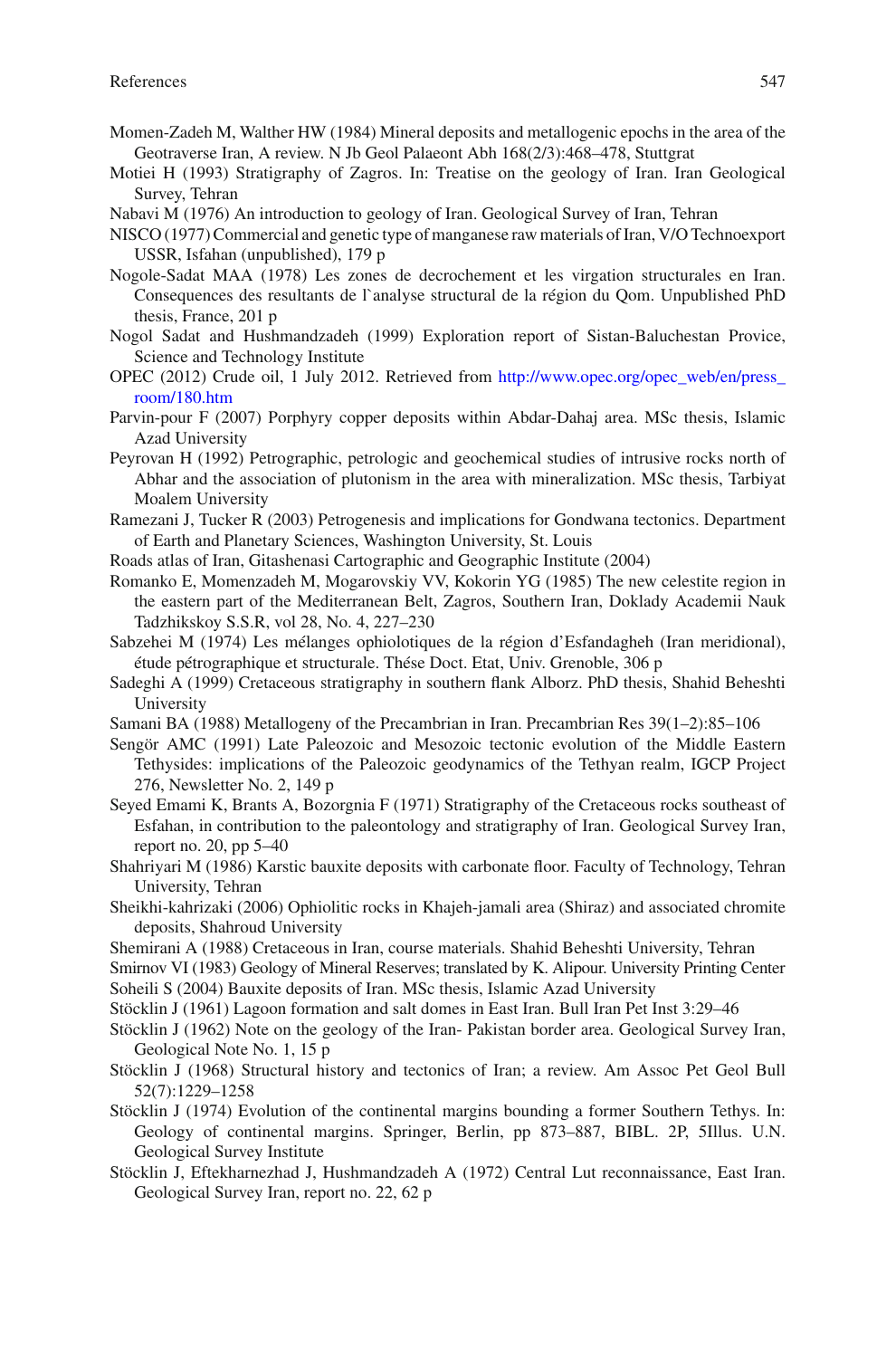- STOMP (2005) An introduction to geology and mineralization of Bafgh area, Iran. Structure, Tectonics and ore mineralization (STOMP), Townsville
- Takin M (1971) Geological history and tectonics of Iran, a discussion of continental drift in the Middle East since the Early Mesozoic. Geological Survey of Iran, internal report
- Tarkhani S (2010) Sanadaj-Sirjan magmatism within Saghez area. PhD thesis, Islamic Azad University
- Tehran Padir (2002) Exploration report of Astamal area, Bureau of industry and mines of East Azerbaijan Province
- Torkamani E (1997) Petrologic study of intrusive rocks north of Abhar-Khoramdarreh. MSc thesis, Shahid Beheshti University
- Travaux 13th International Symposium of ICSOBA "Development of Aluminium Industry in Asia", (2000) Iran Itok Engineering, Technology and Contracting Company
- Vatanpour H (1998) Study of mineralogy and geochemistry of chromites in northwest of Sabzevar. PhD thesis, Shahid Beheshti University
- Wulff HE (1966) The traditional crafts of Persia: their development, technology and influence on Eastern and Western civilizations. MIT Press, Cambridge, MA
- Zarei (1992) Petrography and geochemistry of volcanic rocks north of Abhar, M.Sc. Thesis, Tarbiyat Moaalem University
- Zavosh M (1976) Mineralogy in ancient Iran, vol 2. Institute for Humanities and Cultural Studies, Tehran
- Zonenshain LP, Le Pichon X (1986) Deep basins of the Black sea and Caspian Sea as remand of Mesozoic back- arc basins. Tectonophysics 124:181–211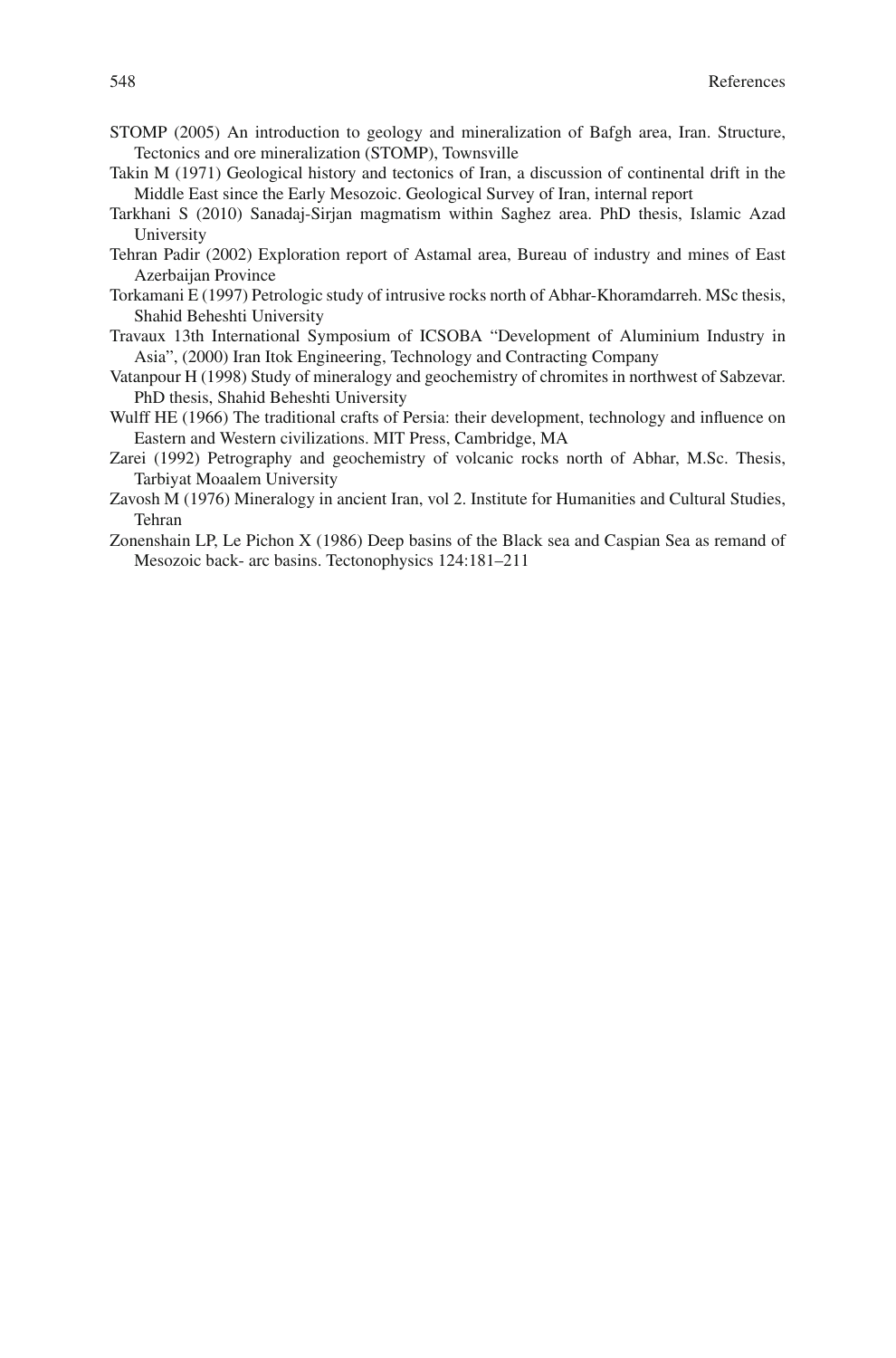# **Knowledge Sources**

- Abdalian S (1953) Le tremblement de terre de Toroud, en Iran, An. Nature (Paris) 81(3222): 314–319
- Adabi MH, Ager DV (1997) Late Jurassic brachiopods from northeast Iran. Palaeontology 40(Part 2):355–362
- Adabi MH, Moussavi-Harami R (1989) Geomorphology of eastern Kopet-Dagh Basin. In: Popoli MH (ed) International Geographical Seminar, Mashhad, Iran, vol 1, pp 87–104
- Adams TD, Bourgeois F (1967) Asmari biostratigraphy. Geological and exploration division, report no. 1074. IOOC, Iran
- Ager DV (1988) Mesozoic Turkey as part of Europe. In: Audley-Charles MG, Hallam A (eds) Gondwana and Tetheys, Special publication no. 37. Geological Society, London, pp 241–245
- Afshar-Harb A (1970) Geology of Sarakhs area and Khangiran gas field. Geological Division, Exploration and Product Group, N.I.O.C, Tehran, pp 1–17
- Afshar-Harb A (1979) The stratigraphy, tectonics and petroleum geology of the Kopeh-Dagh region, northern Iran. Unpublished PhD thesis, Imperial College, London, 316 p
- Afshin Y (1994) Rivers of Iran. Ministry of Energy
- Aghanabati A (2004) Geology of Iran. GSI Publication, Tehran
- Aghanabati SA, Ghorbani M (2011) Metallogenic map of the middle east. Geological Survey of Iran
- Aghanabati SA (1986) Lecture notes on the geology of Iran. Faculty of Sciences, Ahwaz University, Ahwaz (In Farsi)
- Aghanabati SA (1992) Map of metamorphic rocks of Iran (1:2,500,000). Geological survey of Iran (Unpublished)
- Alavi NM (1972) Etude géologique de la région de Djam, report no. 23. Geological Survey of Iran, 293 p
- Alavi TN (1977) Geology and petrography in the ophiolite range NW of Sabzevar (Khorassan/Iran) with special regard to metamorphism and genetic relation in an ophiolite suite, H.T.9, S.l, pp 1–47
- Alavi TN (1979b) Ophiolitic rocks complex in Iran; results and discussable issues. Geological Survey of Iran, Tehran
- Alavi NM (1993) Paleozoic stratigraphy of Iran
- Alavi NM (2009) An introduction to stratigraphy of Iran. Geological Survey of Iran, Tehran
- Alavi NM, Bolourchi MH (1982) Geology of Takab- Saein Qaleh, report no. 50. Geological Survey of Iran, Tehran
- Alavi NM, Bolourchi MH, Navaee I (1973) Explanatory text of the Maku quadrangle map 1:250,000; No. A1. Geological Survey of Iran, 47 p
- Alavi NM (1980) Tectonostratigraphic evolution of the Zagrosides in Iran. Geology 8:144–149 Alipour K (1988) Geology of ore deposits. University Publication Centre, Tehran (In Farsi)
- M. Ghorbani, *The Economic Geology of Iran: Mineral Deposits* 549 *and Natural Resources*, Springer Geology, DOI 10.1007/978-94-007-5625-0, © Springer Science+Business Media Dordrecht 2013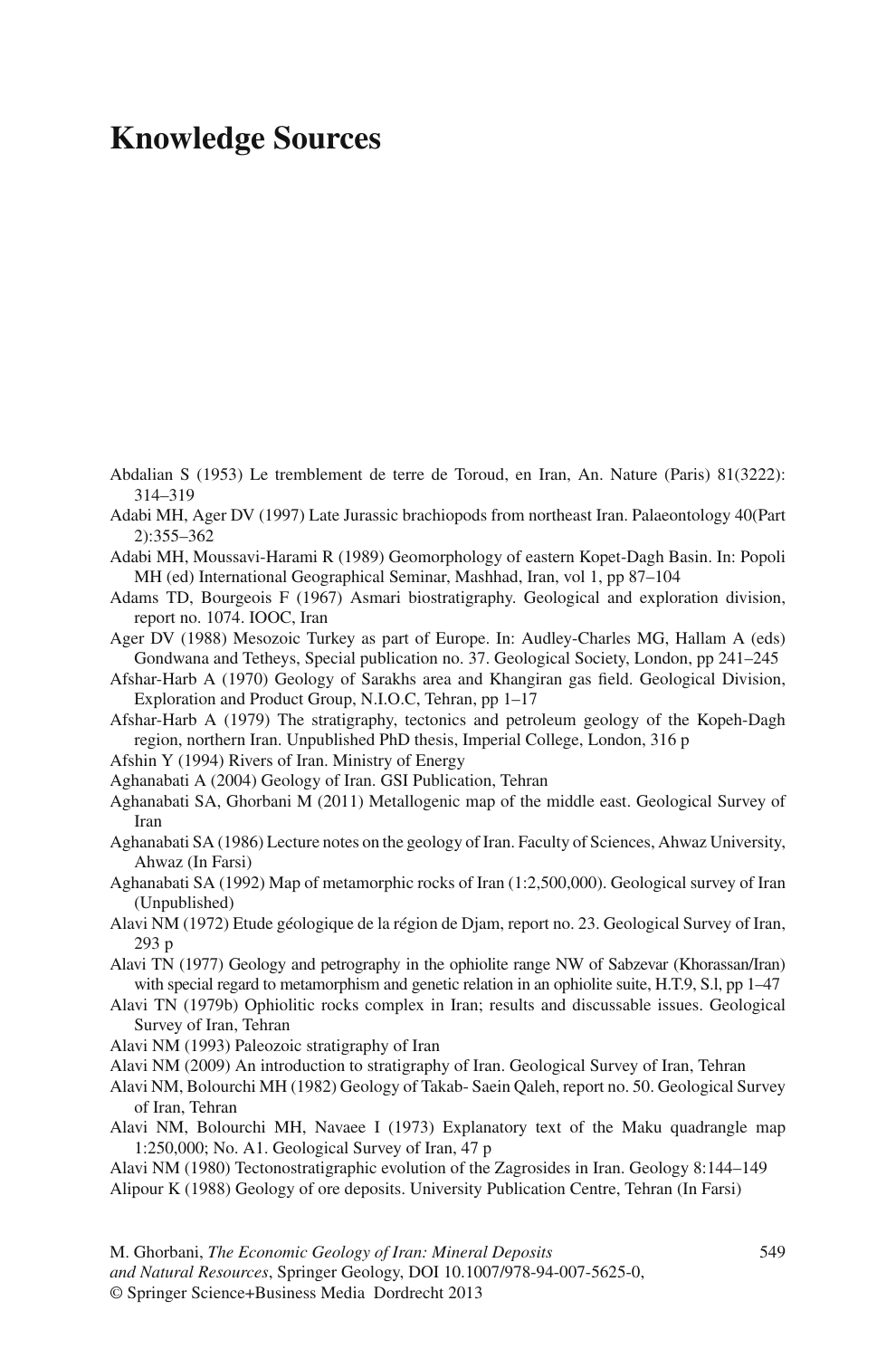- Alipour-asl (2003) Europium (REE); prospecting of monazite in alluvial sediments south of Marvast. Geological Survey and Mining Exploration of Iran, Tehran
- Alleman F, Peters T (1972) The ophiolite- radiolarite belt of the north- Oman mountains. Eclogae Geol Helv 65:657–698
- Amidi SM (1977) Etude géologique de la région du Natanz– Surk (Iran Central) stratigraphie et pétrographie. PhD thesis, Geological Survey of Iran, report no. 42, 316 p
- Amidi M et al (1978) Geological quadrangle map of Mianeh, 1:250,000, Geological survey of Iran, no. C3
- Amidi SM, Emami MH, Michel R (1984) Alkaline character of Eocene volcanism in the middle part of Central Iran and its geodynamic situation. Geol Randsch 73(3):917–932
- Anaraki H (1969) Chromite in Iran
- Andrusov (1896) On the geological investigation in the course of the summer 1895 in the government of Baku and on the eastern littoral of the Caspian. Transact Soc Natur St Petersb Sect Geol Miner, vol 24 (In Russian)
- Annells RN, Arthurton RS, Bazley RA, Davies RG (1975) Explanatory text of the Qazvin and Rasht quadrangle map, 1:250,000, Geological Survey of Iran, no. E3, E4
- Ansari HJ (1965) Geology of Southern Meyaneh basin in Azarbayjan, Iran. Pet Geol Bull 49(1)
- Arian Zamin Co. (2010a) Prospective exploration report on Abdar-Dahaj axis
- Arian Zamin Co. (2010b) Prospective exploration report on Jebal-e Barez area
- Armstead HCH (1973) Geothermal energy, Review of research and development, Third impression (1977). Unesco, France, 185 p
- Armstead HCH (1983) Geothermal energy, 2nd edn. Wiley, New York
- Armstrong FC (1981) Genesis of uranium and gold- bearing Precambrian quartz- pebble, conglomerates. US Geological Survey professional paper. US Geological Survey, Tehran, 1161 p
- Arnorsson S (1983) Chemical equilibrium in Icelandic geothermal systems, implications for chemical geothermometry investigations. Geothermics 12:119–128
- Asch W, Asch D (1914) The Silicate of chemistry and commerce. Constable, London
- Assereto R (1966a) Geological map of upper Djadjerud and Lar valleys, Ist Geological University Milano. Series G Publ, Ital., no. 232, pp 1–86
- Assereto R (1966b) Explanatory note on the geological map of Upper Djadjerud and Lar valleys (Central Elburz, Iran), Milan University, Ist Geological Publication Series G. no 232, 86 p
- Barthel F, Hahn L (1985) Sedimentary uranium occurrences in Eastern Europe with special reference to sandstone formations, in, geological environments of sandstone type, uranium deposits, TECDOC-328. IAEA, Vienna, pp 51–68
- Bates R, Jackson J (1980) Glossary of geology-Virginia, 2nd edn. American Geological Institute, Alexandria, 751 p
- Baumann A, Spies O, Lensch G (1984) Strontium isotopic composition of post-ophiolitic Tertiary volcanics between Kashmar, Sabzevar and Quchan /NE Iran, Ch. G. plate tectonics, orogeny and mineralization in the Iranian fold belt, Report of a German-Iranian Research Program 1977–1978, Univ. Saarlandes, Saarbrucken, Federal Republic of Germany, Neues Jahrb fuer geologie and palaeontaologie. Abhan Dlungen 168(2–3):409–416
- Belov AA, Gatinskiy YG, Mossakovskiy AA (1985) The Indosinides of Eurasia. Geotectonics 19(6):446–459
- Belov AA et al (1986) A precis on pre-Alpine tectonic history of Tethyan Paleooceans. Tectonophysics 127:197–211
- Berberian M (1976) An explanatory note on the first seismotectonics map of Iran, A seismotectonic review of the Country, in contribution to the seismotectonic of Iran (Part II). Geological of Iran, report no. 43, 518 p
- Berberian M (1977) Against the rigidity of the "Lut Block", Iran. Geological Mineral Research Organization report. no. 40
- Berberian F (1981) Petrogenesis of Iranian plutons. A study of the Natanz and Bazman intrusive complexes. PhD thesis, University of Cambridge, England, 300 p
- Berberian M (1983a) Continental deformation of Iran Plateau. Geological survey of Iran, report no 52 (In Farsi)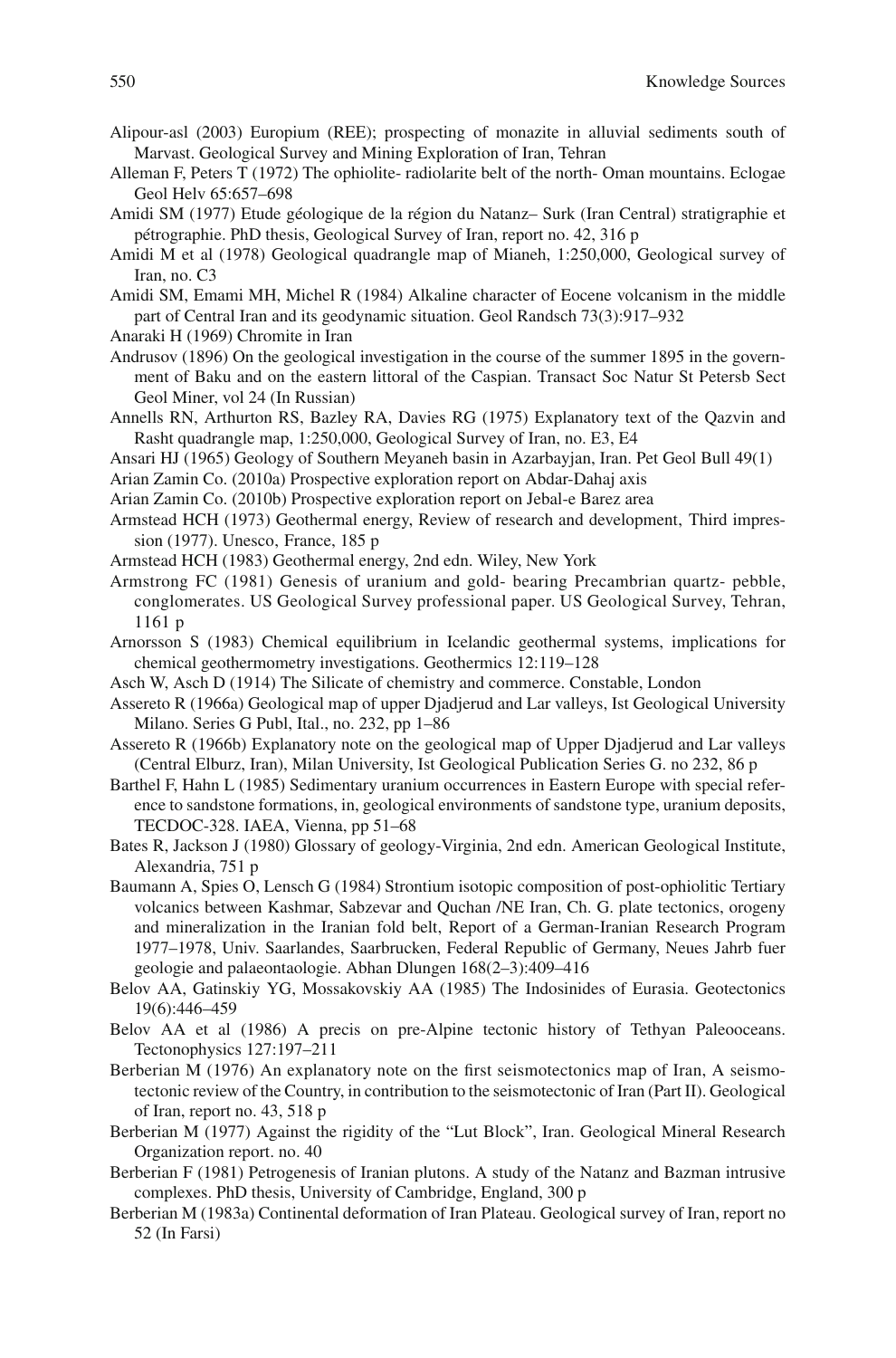- Berberian M (1983b) The southern Caspian; a compressional depression floored by a trapped modified oceanic crust. Can J Earth Sci 20(2):163-183
- Berberian M (1995) Master blind thrust faults hidden under the Zagros Fold active basement tectonics and surface morphotectonics. Tectonophysics 241:193–224
- Berberian M, Hamdi B (1977) First discovery of Ordovician beds and conodonts in the slightly metamorphosed rocks of Kuh-Agh Baba, Maku quadrangle map, Azarbaijan. Geological Survey of Iran, internal report, 7 p
- Berberian F, Berberian M (1981) Tectono-plutonic episodes in Iran. In: Zagros, Hidu Kush and Himalaya Geodynamic Evolution, American Geophysical Union, Geodynamic Series 3, pp 5–32
- Berberian M, Manougian M (1997) A review of the history of universe and earth in Iranvij Sazman-e Pajouheshi Iranzamin. Bonyad-e Neishabour, Tehran
- Berberian M, Houshmandzadeh A, Lotfi M (1973) Deformation phases and related metamorphism in the Gorgan area. Geological Survey of Iran, Internal report, 14 p
- Berbrian F, Billiault JP, Maurizot P (1974) Preliminary explanatory text of the geology of Deh Sard and Khalor with some remarks on the metamorphic complexes and the tectonics of the area (Two geological maps 1:100,000 from the Haji Abad quadrangle map). Geological Survey of Iran, Internal report, 60 p
- Berning JR, Cooke SA, Hiemstra SA, Hoffman U (1976) Rossing uranium deposit, southwest Africa. Econ Geol 71:351–368
- Bibliography of geological literature on Iran (1995) Geological Survey of Iran, vol 1, Author Index, 764 p
- Bonskowski R (2007) Coal news and markets, Energy Information Administration (EIA)
- Bordet P (1975) Volcanisme, plutonisme et orogenese Tertiares en Iran du NW, le massif du Sahand, In IIIE. Reun. Annu. Sci. Terre, Montpellier, Montpellier University of Science and Technology Langueddoc, I.G.A.L., Paris, 57 p
- Borna B (1986) Prospective exploration report on antimony deposits in Anarak, Boshrouyeh, Ferdow and Kashmar areas. Geological Survey of Iran, Tehran
- Borna B (1991) Exploration report on Shourab antimony deposit, and preliminary prospecting of Shand-mahmoud, She-halgheh and Hesamiyeh gold-bearing antimony deposits in Ferdows area. Geological Survey of Iran, Tehran
- Boroumandi (1982) Exploration report on Sangan Iron Mine. Geological Survey of Iran, Tehran
- Boudier F, Nicolas A, Ceuleneer G (1989) De l'accretion océanique á la convergence, le cas de l'ophiolite d'Oman. Bull Soc Géol France 8:221–230
- Boyle RW (1979) The geochemistry of gold and its deposits. Geol Surv Con Bull 280:584
- Boyle RW (1982) Geochemical prospecting for thorium and uranium deposits. Elsevier Scientific Publishing Company, Amsterdam, 493 p
- Bradossy G (1993) Carboniferous to Jurassic bauxite and laterite as paleoclimatic indicators
- Braud J (1970) Les formations du Zagros dans la region de Kermanshah (Iran) et leurs rapports structuraux. Acad Sci Paris CR Ser D Geol Sk map 271(15):1241–1244
- Braud J (1987) La suture du Zagros au niveaude Kermanshah (Kurdestan, Iranian), évolution géodynamique, magmatique et structurale. Fara DA (1983) nonpaging, 30 cm, Thesis. Doct., Tectonic. Paris 11/1987, 110 p
- Braud J (1990) Explanatory text of the Bakhtaran (Kermanshah) quadrangle map, 1:250,000; no. C6. Geological Survey of Iran, Tehran
- Braud J, Bellon H (1975) Sur le domaine metamorphique du Zagros (Zone de Sanandaj-Sirjan) au niveau de Kermanshah-Hamadan (Iran). Eclogae Geologicae Helvetiae
- Braud J, Ricou LE (1971) L'accicent du Zagros ou main thrust, un charriage et un coulissement. Acad Sci Paris, CR Ser D 272(2):203–206
- BRGM (1978a) Eastern Iran project, Zone IV. Mining reconnaissance, report no. 5, Qayen area, text of the report. Geological and Mineral Survey of Iran, Tehran, 248 p
- BRGM (1978b) Eastern Iran Project, Zone IV. Mining reconnaissance, report no. 7, Shahrakht area, Text of the report. Geological and Mineral Survey of Iran, 165 p
- British Geological Survey (1999) World mineral statistics 1993–97: production, exports, imports, Keyworth, Nottingham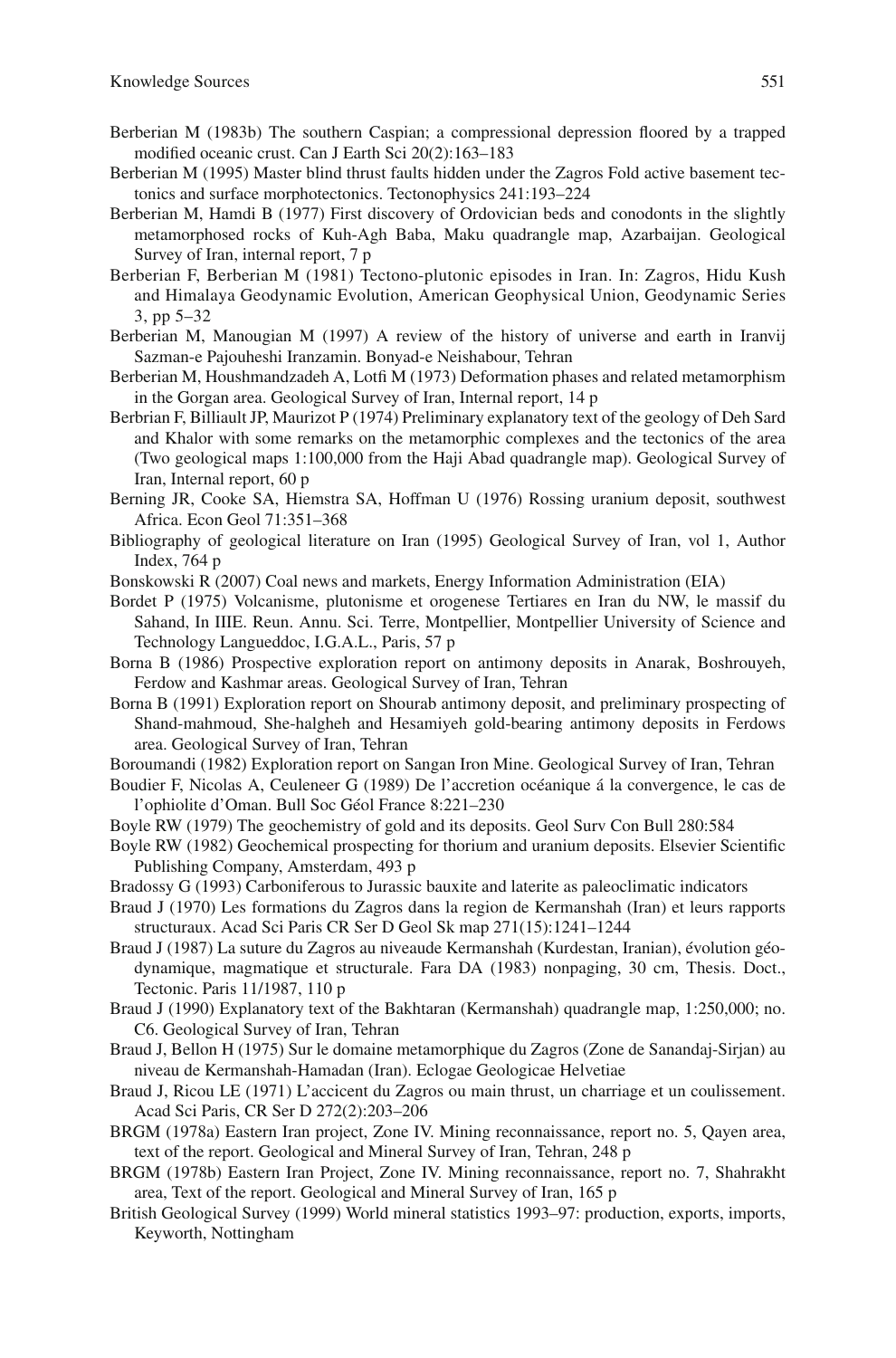- British Geological Survey (2002) World mineral statistics, 1997–2001, Production, exports, imports. British Geological Survey, Keyworth, Nottingham, Printed by Saxon Graphics Ltd., Derby, 285 p
- Brobst DA (1983) In: Lefond SJ (ed) Industrial minerals and rocks/barium minerals, vol 1, 5th edn. AIME, New York, pp 485–501
- Brosses R, MoeinVaziri H (1980) Le volcanisme du Kouh -e-Tchah- e- Shah, au nord du Makran (Iran), Vl. 69, no. 1
- Brunn JH (1960) Mise en place et différentiation de l'association pluto- volcanique du cortége ophiolitique. Rev Géo Phys et Géol Dyn S.2–3:115–132
- Buhne E (1928) Bericht uber die untersuchung der ezgruben uon karadjadagh, report in Geological Survey, Iran Library, 5 p
- Bunteharth G (1984) Geothermics, an introduction. Springer, Berlin/Heidelberg, 139 p
- Burnol L (1968) Contribution a l'etudedes gisements de plomb et zinc de L'Iran. Geological Survey of Iran, report no. 1, 113 p
- Byers HG, Alexander LT, Holmes RS (1935) The composition and constitution of the colloids of the great soil groups. U.S. Department Agriculture Technical Bulletin, Beltsville, 484 p
- Cartier E (1971) Die geologie des Unteren Chalus Tales Zentral-Alborz Iran. Mitt. Geol.Inst. Eidgen.Tech. Hochsch. Univ. Zuerich, Neve folge.ch, no. 164, pp 1–133
- Central Bank of the Islamic Republic of Iran (various years) Annual review of the economy of Iran; Available from: [http://www.cbi.ir/publications/.](http://www.cbi.ir/publications/) Accessed Aug 24 2004
- Central Bank of the Islamic Republic of Iran (various years) Economic report and balance sheet. Available from:<http://www.cbi.ir/publications/>. Accessed Aug 24 2004
- Central Bank of the Islamic Republic of Iran (various years) Economic trends and indices. Available from: <http://www.cbi.ir/publications/>. Accessed Aug 24 2004
- Chalenko J (1975) Introduction a la paléogeographie de l'Elbourz meridional (Iran), Tectonophysics; Netherl. In: International symposium on recent crustal movements. 5. Proceedings, Zurich, 1974. Imperial College of Science, London, G.B., vol 29, no 1–4, pp 411–420
- Cherven Victor B (1986) Tethys-marginal sedimentary basins in western Iran. Geological Society of American Bulletin, ISSN 0016–7606, USA, Da. 1986–05, vol 97/no 5, pp 516–522
- Christian L (1996) Paleozoic opach and facies reconstructions of Iran and the Arabian Peninsula. Geosci Sci Q J 20, Summer Geological Survey of Iran
- Chromite deposits in Torbat-heydarieh Fariman area, Arian Zamin Co. (2010)
- Church WR (1972) Ophiolite: its definition, origin as oceanic crust, and mode of emplacement in orogenic belts, with special reference to the Appalachians. Department of Energy, Mines, Resources, Canada Publication, vol 42, pp 71–85
- Church SG (1985) Genetic interpretation of lead- isotopic data from the Columbia River Basalt Group, Oregon, Washington and Idaho. Bull Geol Soc Am 96:676–690
- Clark GC, Davies R, Hamzehpour B, Jones CR, Ghorashizadeh M, Hamidi B, Navai N (1975) Bandare-Pahlavi, Geological Quadrangle map of Iran; 1:250,000. Geological Survey of Iran, no. D3
- Clark GC, Davies R, Hamzehpour B, Jones C, Ghorashizadeh M, Hamidi B, Navai N (1977) Explanatory text of the Bandar-e-Pahlavi quadrangle map 1:250,000; no D3, 205 p
- Climatic Atlas of Iran (1965) Tehran University, Institute of Geography
- Comprehensive Geography of Iran (1987) Ministry of Education publication

Complementary exploration report on iron deposits in Hamedan and Kurdistan (2008) Sabanour Co.

- Conrad G, Conrad J, Girod M (1977) Les formations continentaux Tertiares et Quaternaires du block du Lout (Iran). Importance du plutonisme et du volcanisme; MEM. Hors-Ser., Soc. Geol. Fr.; DA. (1977) no. 8, pp 53–75
- Crawford AR (1972) Iran, continental drift and plate tectonics. In: 24th international Geological Congress, Montreal, vol 3, pp 106–112
- Crawford AR (1977) A summary of isotopic age data for Iran, Pakistan and India. Mem Hors Ser Geol Fri; no. 8, pp 251–260
- CRU Monitor (2003) Steelmaking raw materials, 3 p
- Dahlkamp FJ (1989) Classification scheme for uranium deposits, state of the art review in metallogenesis of uranium deposits. International Atomic Energy Agency, Vienna, pp 1–32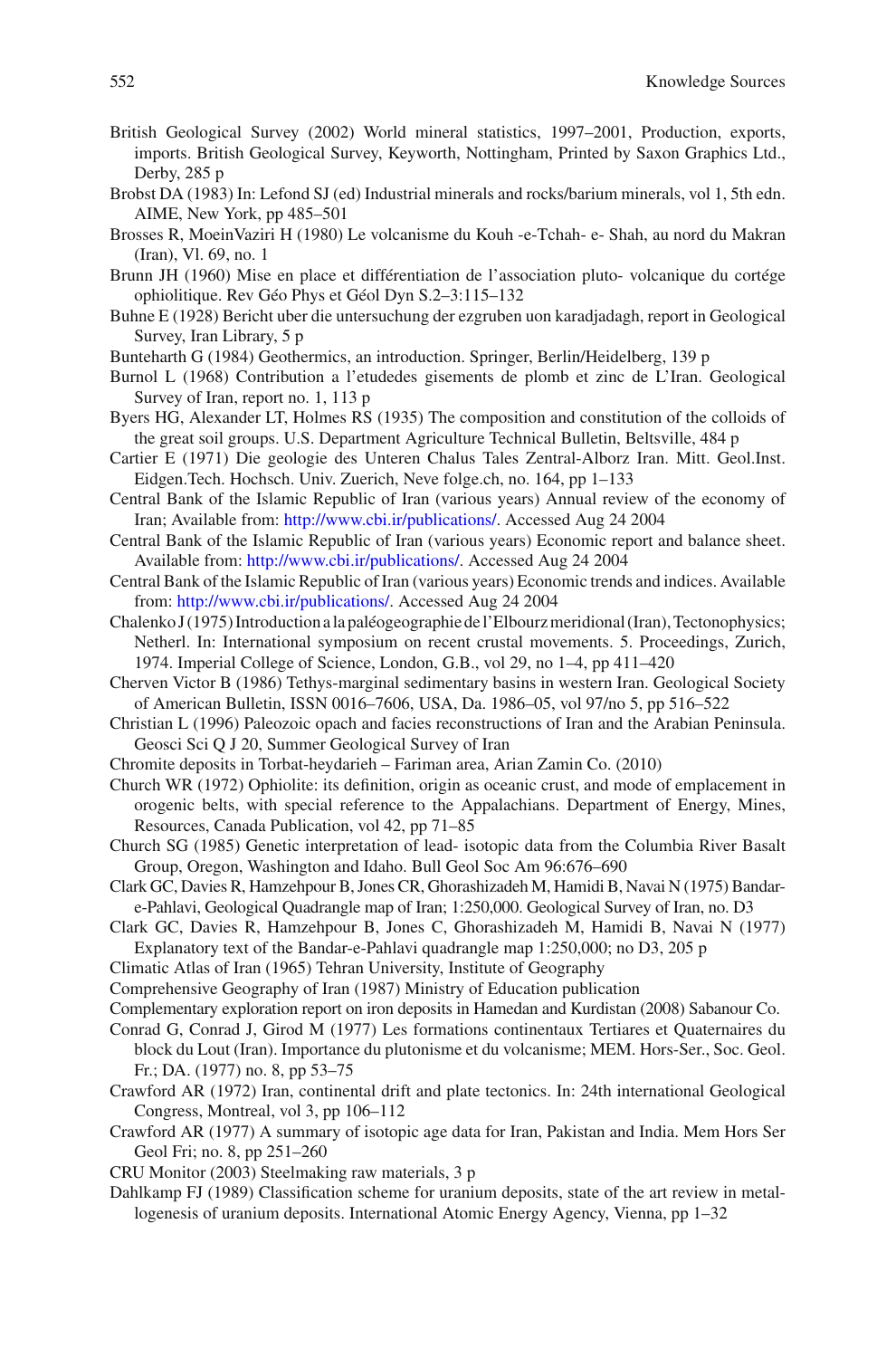Dahlkamp FJ (1993) Uranium-ore deposits. Springer, Berlin/Heidelberg, 449 p

- Darehshouri BF, Kasraian N (1998) Nature of Iran. Rowzaneh Kar Publication, Tehran
- Davies RG, Jones CR, Hamzepour B, Clark GC (1972) Geology of the Masuleh, Sheet 1:100,000; Northwest Iran. Geological Survey of Iran, report no. 24, 110 p
- Davoudzadeh M (1969) Geologie und petrography des Gebietes Nordlich von Nain, Zentral– Iran, Mitt. Geol. Inst. Eidg. Tech. Hochsch. Univ. Zuerich, Che, no. 98, pp 1–40
- Davoudzadeh M (1972) Geology and petrography of the area North of Nain, Central Iran. Geological Survey of Iran, report no. 14, 92 p
- Davoudzadeh M, Soffel H, Schmidt K (1981) On the rotation of Central– East Iran microplate. N Jb Geol Plaent Mh 1981(3):180–192
- De Vivo B (1984) Uranium geochemistry, mineralogy, geology, exploration and resources. The Institution of Mining and Metallurgy, London, 194 p
- Dedual E (1967) Zur Geologie des mittleren und unteren Karaj- Tales, Zentral- Elburz (Iran), Zuerich, Univ., Geol. Inst. Eidgenoess. Tech. Hochsh, Hochsh., Inst., Mitt., no. 76, 123 p
- Dehghani GA, Markis J (1983) The gravity field and crustal structure of Iran. Geodynamic project (geotraverse) in Iran. Geological Survey of Iran, report no. 51, pp 51–68
- Dellenbach J (1964) Contribution et l'etude géologique de la region situee a l'est du Tehran (Iran). Fac. Sic. Univ, Strasbourg, 117 p
- Dewey JF, Pittman WC, Ryan WFB, Bonnin J (1973) Plate tectonics and the evolution of the Alpine system. Geol Soc Am Bull 84:3137–3180
- Didon J, Gemain YM (1976) Le Sabalan, volcan Plio–Quaternaire de L'Azerbaijan oriental (Iran), étude géologique et pétrographique de ledifice et de son environnement regional. Thése de 3esme Cycle, Univ. Grenoble, 304 p
- Difenbach W, Davoudzadeh M, Alavi Tehrani N, Lensch G (1986) Paleozoic ophiolites in Iran: geology, geochemistry and geodynamic implication. Ofioliti 11(3):305–338
- Dimitrijevic M, Djokovic I (1973) Geological map of Kerman region, scale 1:500,000, Geological Survey of Iran, 1 sheet
- Diyakonov MM (1967) 'Tarikh-e Iran-e Bastan'(History of ancient Iran); translated by: Rouhi Arbab; Bongah-e tarjome va nashr-e Ketab, Tehran
- Dykstra JD, Birnie R (1979) Segmentation of the quaternary subduction zone under the Baluchistan region of Pakistan and Iran. In: Geodynamic of Pakistan. Elite Publishers, Karachi, pp 319–325
- Economides M, Ungemach JP (1987) Applied geothermics. Wiley, New York, 235 p
- Eftekhar Nezhad J (1991) Geodynamic significance of recent discoveries of ophiolites and late Paleozoic rocks in NE. Iran (including Kopet-Dagh). Abh. Geol. B.A. Wien, pp 89–110
- Eftekharnejad J (1973) Notes on plate tectonics of Iran and formation of sedimentary basins in the east of the country. J Fac Eng Tehran Univ 26 (In Farsi)
- Eftekharnejad J (1996) Lecture notes on the geology of Iran and its neighbouring countries. Faculty of Earth Sciences, Shabid Beheshti University (In Persian)
- Eftekharnejad J, Behroozi A (1991) New finds on the Ophiolitic and Late Paleozoic rocks of northeastern Iran (including Kopet-Dagh) and their geodynamic significance. J Earth Sci (Geological Survey of Iran) 1 (In Farsi)
- Eftekhar Nezhad J, Nabavi M, Valeh N (1965) Geology of Tarom-Talesh area. Geological Survey of Iran, note no.16 with map 1:100,000 (unpublished), pp 1–29
- Eftekhar Nezhad J, Samimi M, Arshadi S (1985) Explanatory text of the Pishin quadrangle map, 1:250,000; no. M14, Geological Survey of Iran
- Elder S (1957) Lexicon of stratigraphy, Southwest Iran, Unpublished report, Iranian Oil Operating Companies
- Emami MH (1981) Geologie de la region du Qom–Aran (Iran) contribution a l'étude dynamique et géochemique du volcanism Tertiaire de l'Iran Central. PhD thesis, 489 p
- Emami MH (1991) Magmatic activity and mineral exploration. J Earth Sci (Geological Survey of Iran) 1 (In Farsi)
- Emami MH (2000) Magmatic activities in Iran. Geological Survey of Iran, Tehran
- Emami MH, Mir Mohammad Sadeghi M, Omrani SJ (1993) Magmatic map of Iran, 1:1,000,000. Geological Survey of Iran, Tehran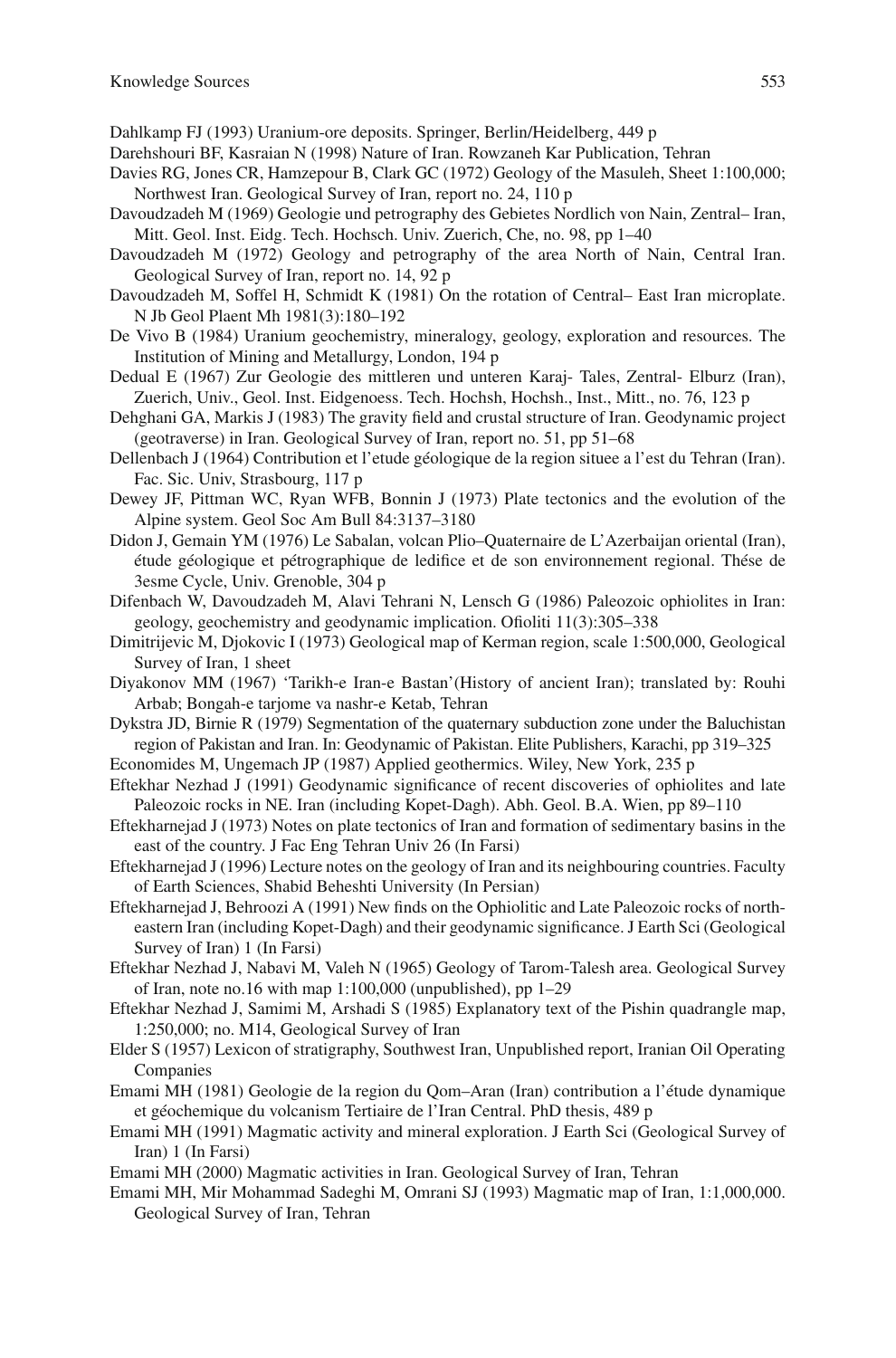- Engalenc M (1968) Geologie, geomorphologie, hydrogeologie de la region du Tehran (Iran). These en sciences, Montpellier, 180 p
- Erni A (1931) Decouverte du Bathonian fossilifere dans l'Elbourz. Ecol Geol Helv 24(2):165–166
- Etminan H (1977) Le porphyre cuprifere de Sar Cheshmeh (Iran), Role des phases fluids dans les mecanismes d`alteration et de mineralization, Science de la terre, Mem, France, no. 34, pp 1–249
- Evans AM (1993) Ore geology and industrial minerals. Blackwell, Oxford
- Exploration for ore deposits in Kerman region (1973) Report no. Yu/53-1973. Geological Survey of Iran, 218 p
- Exploration report on Astamal area (2002) Tehran Padir Co.
- Exploration report on Chodar-chay copper deposit (2009) Arian Zamin Co.
- Exploration report on Galali Baba-ali mines (2003) Sabanour Co.
- Falcon NL (1961) Major earth–flexuring in the Zagros mountain of southwest Iran. O J Geol Soc London 117(Prt.4 No. 637) obs –with discussion 1961 Proceedings. Geological Survey of Iran no. 1591, pp 129–130
- Falcon NL (1967a) Equal area of Gondwana and Laurasia. Nature (London) 213(5076):580–581
- Falcon NL (1967b) The geology of northeast margin of the Arabian basement shield. Adv Sci 24(119):31–42
- Falcon NL (1974) Southern Iran; Zagros mountains, in Mesozoic-Cenozoic orogenic belts. Data for orogenic studies; Alpine-Himalayan Orogenes Geological Society of London, Special Publication no. 4, pp 199–211
- Farhoudi G (1978) A comparison of Zagros geology to island arcs. J Geol USA 86(3):323–334
- Fauvelet E, Eftekhar Nezhad J (1990) Explanatory text of the Qayen map, 1:250,000; no. K7. Geological Survey of Iran, Tehran, 315 p
- Foley DC, Foreman NE (1995) Middle East source rock equivalents on other continents. Geosci Sci Q J 4(15&16)
- Forster RP (1993) Gold metallogeny and exploration. Blackie and Son Ltd., London, 432 p
- Forster H, Kermani A (1991) Petrographic, mineralogical and geochemical investigations of Sangan iron ore deposit, North eastern Iran. Geology Survey of Iran, Tehran
- Forster H, Larsen G (1991) The Para genesis of inclusions in salt diapers in southern Iran. In: Proceedings of third mining symposium, Iran, vol 2
- Forster H, Fesefeldt K, Kuersten M (1972) Magmatic and orogenic evolution of the Central Iranian volcanic zone. International Geological Congress, Abstract, no. 24, 41 p
- Geodynamic Project (1983) Geotraverse in Iran, final report. Geological Survey of Iran, no. 51
- Ghani M, Khalatbari M, Jan-nesari MR (2010) The importance of position of Afchang supraophiolitic series within Sabzevar ophiolites
- Ghasemipour (1976) Study of economic geology of Sangan iron deposit in Khorasan Province. Barite Co., Tehran
- Ghazvini E (2002) Exploration of natural oil seepage. Bureau of Industry and Mine of Kermanshah Province, Tehran
- Ghorbani M (1992a) Observation of eastern Iran metallogeny. In: 1st seminar of geology of Eastern Iran
- Ghorbani M (1992b) 'Tarikh-e ma'dankari va fonoon an dar Iran-e Bastan' (History of mining and its techniques in ancient Iran). In: The 1st symposium of Iranology, Iranology Foundation
- Ghorbani M (1992c) Dibache-i bar zaminshenasi-e eqtesadi Iran (An introduction to economic geology of Iran). National Geological Data Center, Geological Survey of Iran, Tehran
- Ghorbani M (1999a) Chemical properties of magmatic rocks of Iran, colleague. Geological Survey of Iran Publication, 2v, 1466 p
- Ghorbani M (1999b) Copper deposits in Iran. Geological Survey of Iran Publication, Tehran, 421 p
- Ghorbani M (1999c) Introduction of required resources of steel industry in NW Iran. In: Steel industry of Iran symposium, Esfahan
- Ghorbani M (1999d) Perlite and lightweight aggregate. Geological Survey of Iran, Tehran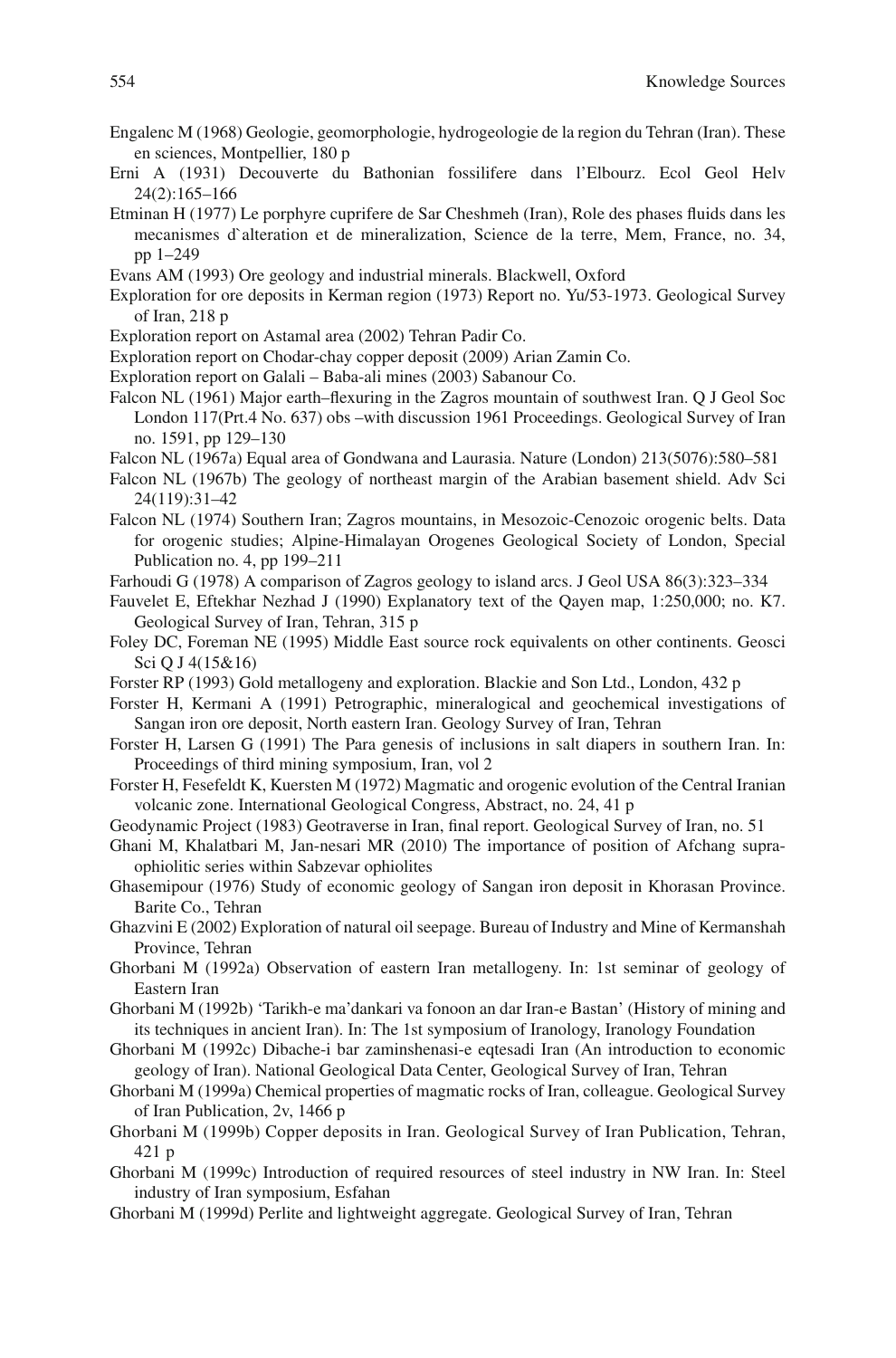- Ghorbani M (1999e) Petrology study of tertiary quaternary magmatic rocks of Takab Region. In: 4th conference of Iran geology society, Shiraz
- Ghorbani M (1999f) Petrological investigations of tertiary-quaternary magmatic rocks and their metallogeny in Takab area. PhD thesis (Unpublished), Faculty of Earth Sciences, Shahid Beheshti University (In Farsi)
- Ghorbani M (2000a) Perlite and pomis in Iran. Geological Survey of Iran Publication, Treatise on the Geology of Iran, 114 p

Ghorbani M (2000b) Lead- Zinc resources of Iran. Geological Survey of Iran Publication, 480 p

- Ghorbani M (2000c) Mineralization in copper metallogeny states in Iran. In: 19th earth sciences conference. Geological Survey of Iran, Tehran
- Ghorbani M (2000d) Mineralization and distribution of lead-zinc reserves in Iran. In: 19th earth science congregation. Geological Survey of Iran, Tehran
- Ghorbani M (2000e) Mineralization phases, distribution and mineralogical characteristics of lead and zinc deposits in Iran. In: 19th Geological Congress. Geological Survey of Iran, Tehran
- Ghorbani M (2000f) The origin of mineralization phases and relative advantages of copper in Iran. In: 19th Geological Congress. Geological Survey of Iran, Tehran
- Ghorbani M (2000g) Copper metallogenic map of Iran. Zariaban Exploration Company, Tehran Ghorbani M (2000h) Mineral distribution atlas of Iran (Arianzamin)
- Ghorbani M (2002a) Economic geology of Iran. Geological Survey of Iran Publication, 700 p
- Ghorbani M (2002b) Metallogeny regions of Iran. In: 21st Earth Sciences conference. Geological Survey Iran, Tehran
- Ghorbani M (2002c) An introduction to economic geology of Iran. National Geological Data Center. Geological Survey of Iran, Tehran, 695 p
- Ghorbani M (2003a) The position of mining industry and metallogenic provinces of Iran. Khaneh Maadan Iran J
- Ghorbani M (2003b) Observation of Bafgh region geology. In: 1st specialized seminar of Payame-Nour University
- Ghorbani M (2003c) Gemology history of Iran and its role in Persian poems. In: 2nd seminar of Iranology Institute
- Ghorbani M (2003d) Metamorphism in Takab Region. Earth Sci Seas J, SBU
- Ghorbani M (2003e) Study of magmatism and alteration in Ahar Region and their relationship with mineralization. In: 21st earth sciences conference, Geological Survey of Iran
- Ghorbani M (2003f) Scientific edition of geochemistry basics. Payam-e-Nour University, Urmia
- Ghorbani M (2004a) Volcanology basics with a view on Iran volcanoes, Pars (arian zamin) geology research center, 356 p
- Ghorbani M (2004b) Precious minerals (gems) and rocks and their place in Iran, Pars (arian zamin) geology research, 396 p
- Ghorbani M (2004c) Petrologic characteristics of magmatic rocks in alteration zones and their association with mineralization within Ahar-Jolfa axis, Research project at Shahid Beheshti University
- Ghorbani M (2005h) Geology of energy resources. Payam-e-Nour University, Urmia
- Ghorbani M (2006a) Irreversible environmental degradation: lessons from past, South Africa, pp 12–26
- Ghorbani M (2007a) Economic geology of natural and mineral resources of Iran, Pars (arianzamin), 492 p
- Ghorbani M (2007b) Lead- zinc reserves of Iran capacities and requirements, Stone-Minemagzine' (IMH)
- Ghorbani M (2007c) All you need to know about Iron deposits in Iran. Sang va Maadan Q 3
- Ghorbani M (2007d) Geology of energy-producing raw materials. Payam-nour University, Urmia
- Ghorbani Gh (2007e) Magmatism in Toroud area. PhD thesis, Shahid Beheshti University
- Ghorbani M (2007f) Gold mining of Iran, Stone-Minemagzine' (IMH)
- Ghorbani M (2007g) Coal: a forgotten prized mineral, Stone-Minemagzine' (Imh)
- Ghorbani M (2007h) Refractory material (esp. Magnesite), Stone-Minemagzine, (IMH); Ghorbani M (2007) Refractories with specific view on Magnesite; Sang va Maadan Q 5:Autumn
- Ghorbani M (2008a) Gold in Iran. International Geological Congress, Oslo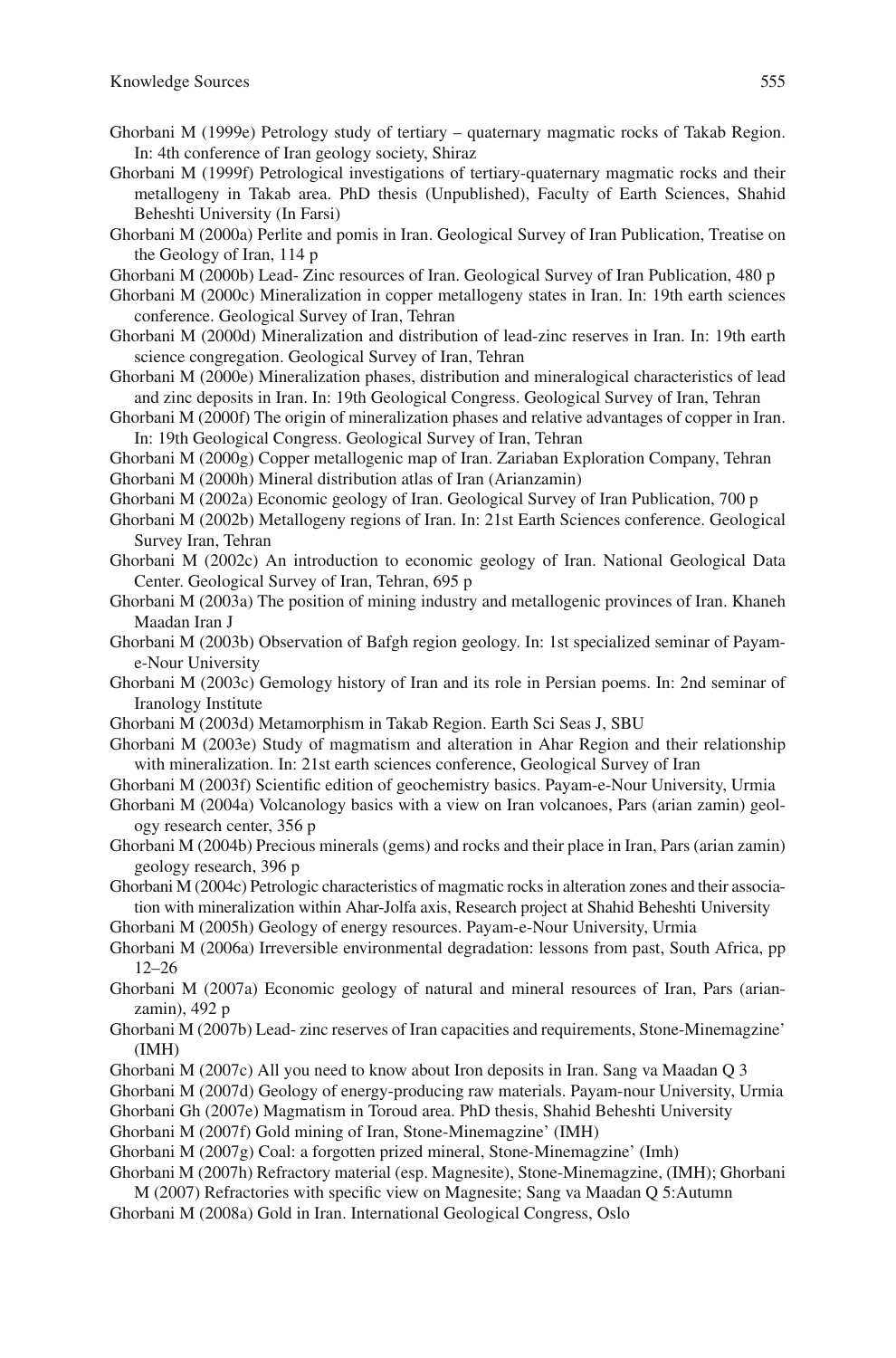- Ghorbani M (2008b) Copper in Iran. International Geological Congress, Oslo
- Ghorbani M (2008c) Gemestone of Iran, Stone-Minemagzine, (IMH)
- Ghorbani M (2008d) Phosphate; more valuable than what we thought. Sang va Maadan Q 7
- Ghorbani M (2008e) lndustrial soils. Stone-Minemagzine (IMH)
- Ghorbani M (2008f) Manganese: a strategic element for steel industry. Stone-Minemagzine (IMH)
- Ghorbani M (2008g) Economic geology of ore deposits and indication of Iran, Pars (arianzamin), 639 p
- Ghorbani M (2008h) All you need to know about Gold deposits in Iran. Sang va Maadan Q
- Ghorbani M (2008i) Time and place distribution of phosphate deposits of Iran
- Ghorbani M (2010a) Talc; an industrial mineral with developing application. Sang va Maadan Q 15:4–13
- Ghorbani M (2010c) Mica, an industrial and strategic mineral in electronic industry, Stone-Minemagzine, (IMH), pp 4–14
- Ghorbani M (2012a) Geology of Iran. ArianZamin Publication, Tehran
- Ghorbani M (2012b) Rare Earth Elements (REE); rare metals but strategic in the third millennium. Sang va Maadan Q 20:4–14
- Ghorbani M (2013) Metallogeny atlas for Iran deposits
- Ghorbani M, Parvinpour F (2001) Iranian mining position in the world (standing). In: The 20th symposium on geosciences. Geological Survey of Iran, Tehran
- Ghorbani M, Parvinpour F (2002) History of mining and its techniques in ancient Iran. In: The 1st symposium of Iranology, Iranology Foundation
- Ghorbani M, Mavahebi N, Ansari M (2004) Relative advantages of mining industry in Iran
- Gibbs A (1974) Geology and genesis of the Bafq lead-zinc deposit. Iran Inst Min Metall Iran Sect Bull 85:205–220
- Gillet S (1967) Le Néogène de la région de Moghan (Azerbaidjan Iranien) d`après la macrofaune: Athens. Praktika les Akademias Athenon 42:57–78
- Girod M, Conrad G (1976) Les formations volcaniques recentes du sud de l`Iran (Kouh-e-Shahsasvaran), Donneés pétrologiques preliminaries, implications structurales. Bull. Volcano; Ital., Da. 1975–1976, 39(4):495–511, Abstr. Angl.; BIBL. 1P. 1/2; 5 Illus.; 33 Anal Cent Geol Geophys, C.N.R.S., Montpellier, France
- Girshman (1976) From beginning to rise of Islam; translated by Moein M., Bongah-e Tarjome va Nashr-e Ketab
- Glennie KW (2000) Cretaceous tectonic evolution of Arabia eastern plate margin, a tale of two oceanic. In: Middle East models of Jurassic/Cretaceous carbonates systems. SEMP (Society for Sedimentary Geology) Special Publication no. 69, pp 9–20
- Glennie KW et al (1973) Late Cretaceous nappes in Oman mountain and their geologic evolution. AAPG Bull 57:5–27
- Golubiatnikov D (1904) Main results of the geological works on the Apsheron Peninsula in 1903. Bull Geol Commun 3(1) (In Russian)
- Greene EW, Duke JB (1962) Selective froth flotation of ultra fine, minerals or slimes. Trans SME/ AIME 223:1389–1395
- Grim RE (1968) Clay mineralogy, 2nd edn. McGraw Hill Book Company, New York, 569 p
- Grim RE, Guven N (1978) Bentonites: geology, mineralogy, properties and uses, Developments in sedimentology. Elsevier, New York
- Gunn FA, Morris HH (1965) Delaminate domestic sedimentary clay products and method of preparation Thereof, US Patent
- Gupta VJ, Harsh K (1980) Geothermal resources, an energy alternative. Elsevier Scientific Publishing Company, New York, 219 p
- Hadding A (1923) Ein rontgenographische Method Kristalline und Kryptokristalline Substanzen zu Identifizieren. Z Krist 58:108-112
- Haghipour A (1981) Precambrian in Central Iran. Bull Iran Pet Inst 81:1–17
- Haghipour A (1989) Geologic Map of Iran 1:2,500,000. Geological Survey of Iran
- Haghipour A, Pelissier G (1968) Geology of the Posht-e-Badam Saghand area, (East- central Iran). Geological Survey Iran, note no. 48, p 144, 51 Figs., 3 Pls., Map (Unpublished)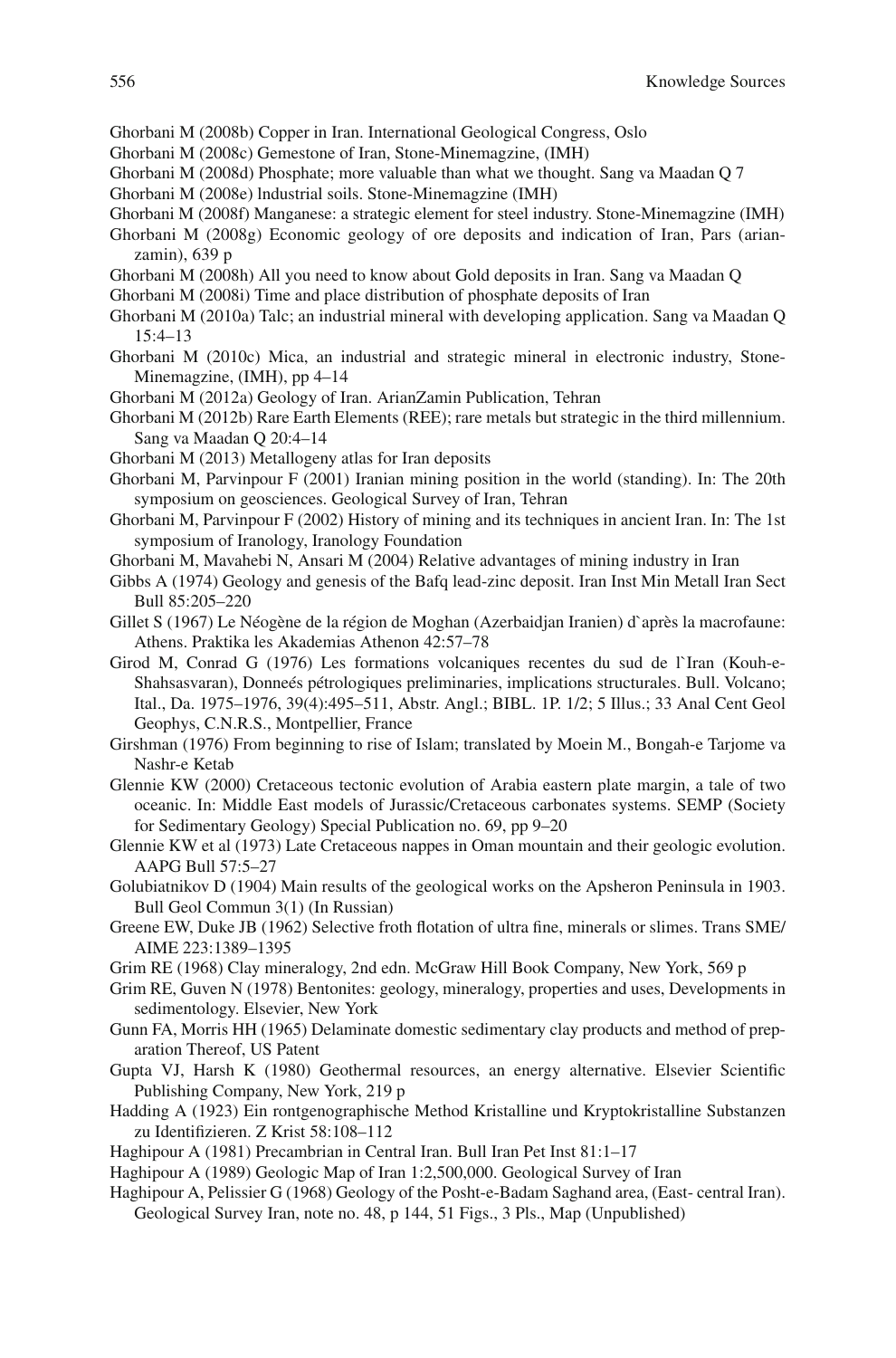- Haghipour A, Valeh N, Pelissier G, Davoudzadeh M, Bolourchi MH, Houshmandzadeh A, Sabzehei M, Stöcklin J, Sluiter W, Aghanabati A (1977) Explanatory text of the Ardekan quadrangle map, 1:250,000, Geological Quadrangle map of Iran: No. H8. Geological Survey of Iran, 114 p
- Hajian J (1996) Paleocene-Eocene deposit in Iran
- Hallam A (1988) A re-evaluation of Jurassic eustasy in the light of new data and revised Exxon curve. In: Wilgus CK, Hastings BS, Kendall CGSTC, Posamentier HW, Ross CA, Van Wagoner (eds) Sea-level changes-an integrated approach, vol 42, Society of Economic Palaeontologists and Mineralogists Special Publication. Everest Geotech, Houston, pp 261–273
- Hamdi B, Barasier MD, Zhiwen J (1989) Earliest skeletal fossils from Precambrian/Cambrian boundary strata, Alborz mountains. Geol Mag 126(3):283–289
- Haq BV, Hardenbol J, Vall PR (1987) Chronology of fluctuating sea levels since the Triasic. Science 235:1156–1167
- Harben PW, Bates RL (1990) Topic of barite. In: Industrials minerals geology and world deposits. Metal Bulletin Plc, London, pp 10–18
- Harris RA (1992) Pre –collisional extension in the BND orogen as a model for the tectonic evolution of Oman–type ophiolites. In: Parson LM, Mourton BJ, Browning P (eds) Ophiolites and their modern oceanic analogues, Geological Society Special Publication no. 60. Institute of Oceanographic Sciences, Godalming
- Hassanzadeh J (1993) Metallogenic and tectonomagmatic events in the SE sector of Cenozoic, active Continental margin of Central Iran (Shahr-e-Babak area), Kerman province. PhD thesis, California, 204 p
- Hooper R, Baron I, Hatcher R, Agah S (1994) The development of the southern Tethyan margin in Iran after the break up of Gondwana-implications for the Zagros hydrocarbon province. Sci Q J 13
- Houshmand-Zadeh A (1969) Métamorphism et granitization du massif Chapedony (Iran central). Thesis, Univ. Grenoble, 242 p
- Houshmand-Zadeh A (1977) Ophiolites of south Iran and their genesis problems. Geological Survey, Tehran, Unpublished
- Houshmand-Zadeh A (1998) Geology of the basement of Central Iran

 [http//www.usbm](http://http//www.usbm)

<http://minerals.usgs.gov/minerals/pubs/commodity/Barite>

<http://www.bgs.ac.uk>

- <http://www.platts.com/Coal/.>AnalyticSolutions>COALdat,or>Newsletters>Coal Outlook>
- Huber H (1978a) Geological map of Iran, 1 sheet. Geological Survey of Iran, Tehran
- Huber H (1978b) Tectonic map of Iran, 1 sheet. Geological Survey of Iran, Tehran
- Huber H (1978c) Geological map of Iran, 1:1,000,000; with explanatory note. North-east Iran. Exploration and Production Affairs, Tehran, 1 sheet
- Huckriede R (1961) Gebietes zwischen Kerman und Sangan, Beith. Geol Jahrb 1 map S1:197 p Huckriede R (1962) Kerman, mesolithic, historical geology. Quaternary 51
- Huckriede R, Kuersten M, Venzlaff H (1962) Zur Geologie des Gebietes Zwischen Kerman und Sagand (Iran) Beith. Geol Jahb 51:24–26
- Huttrer GW (1994) The status of world geothermal power production. In: Proceeding of world geothermal congress, 1995, vol 1, pp 3–14
- IAEA (1982) Vein- Type and similar uranium deposits in rocks younger than Proterozoic. IAEA, Vienna, 391 p
- IAEA (1986a) Correlation of uranium geology between South America and Africa. IAEA, Vienna, 475 p
- IAEA (1986b) (INTURGEO) US- DOE National Uranium Resource Evaluation program (NURE), Uranium occurrence reports, database compiled by the IAEA from Appendix. C of the NURE quadrangle reports series PG/F- and GJQ- published from 1978 through 1982 (Available on magnetic media), 5000 p
- Iannicelli J (1976) New developments in magnetic separation. Trans Magn MAG-12:436–443
- Innocenti F, Mazzuoli R, Pasquare G, Radicati D, Villari L, Brozolo F (1976) Evolution of the volcanism in the area of interaction between the Arabian, Anatolian and Iranian plates (Lake Van, Eastern, Turkey). J Volcano Geotherm 1(2):103–112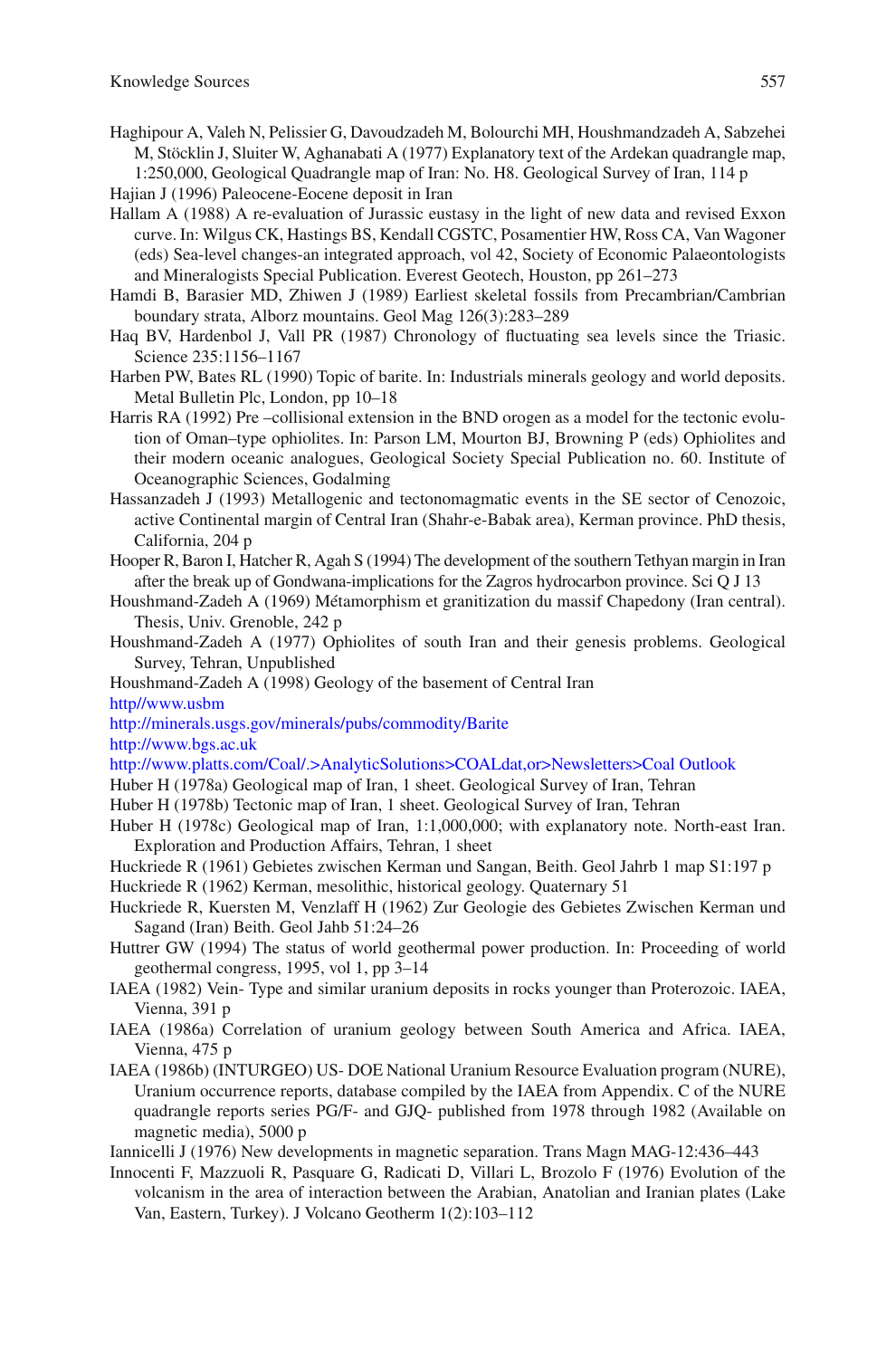- International Lead and Zinc Study Group (ILZSG) (2003) Company reports. Government Agencies, AME
- International Lead and Zinc Study Group (ILZSG) (2006) Lead and zinc statistics, Company reports, Government Agencies, AME
- Iran Geodynamic report no. 52 (1983) Geological Survey of Iran
- Irvine TN, Baragar WRA (1971) A guide to the classification of the common volcanic rocks. Can J Earth Sci 8:523–548

 Jacob KH, Quittmeyer RC (1979) The Makran region of Pakistan and Iran trench-arc system with active plate subduction. In: Geodynamics of Pakistan. Geological Survey of Pakistan, Quetta, pp 305–318

- Jafarzadeh A (1981) Die magnetiterzlagerstaette Chador-malu in zentral Iran und ihre exploration, Dtsch. Thesis, Tech. Hochsc. Aachen/1981, 152 p
- Jafari A (2005) Mountains of Iran
- Jafarzadeh A, Ghorbani M, Pezeshkpour M (1996) Iron deposits of Iran
- Jahangiri H (1999) Study of anomalies of Tungsten and Tin in Nezam-abad and Bamsar areas, Tungsten exploration project in Nezam-abad and Bamsar areas
- James R (1968) Wairakei and Larderello, geothermal power systems compared, New Zealand. J Sci 11:706–719
- James R (1976a) Possible serious effect of steam on water flow measurements. In: Proceeding of 2nd U.N. symposium on the development and use of geothermal resources, vol 3. U.S. Government Printing office, Washington, DC, pp 1703–1706
- James R (1976b) Optimum well spacing for geothermal power. In: Proceeding of 2nd U.N. symposium on the development and use of geothermal resources, vol 3. U.S. Government Printing office, Washington, DC, pp  $1681-1683$
- James P, Seals P (2004) Barite statistics (2002), U.S.G.S., Mineral Commodity, Summaries
- Jung D, Keller J, Khorassani R, Marcks C, Baumann A, Horn P (1983) Petrology of the tertiary magmatic activity in the Northern Lut area, East of Iran. Geological Survey, Iran, ISSN 0075–0484, report no. 51, pp 285–336, Universität Hamburg Mineral. Petrogr. Inst., Hamburg 2000, Dtsch
- Juteau T, Maury R (1999) The oceanic crust, from accretion to mantle recycling. Springer, Berlin/ Heidelberg/New York/London/Paris/Tokyo/Hong Kong, 390 p
- Kabudar-Ahang quadrangle map, 1,250,000; No. D5, Geological Survey of Iran
- Kadinsky CK, Barazangi M (1982) Seismotectonics of Southern Iran, the Oman line. Tectonics 1(5): 389–412, Illus. Incl. Sk. Maps, 50 Ref., October 1982, Cornell University, Department of Geological Science, Contribution no. 729
- Kalantari A (1987) Biofacies map of Kopet-Dagh region, Unpub. Map, N.I.O.C. Exploration and Production, Tehran, 1 sheet
- Kazmin VG, Kulakov VV (1969) Quelques traits de la structure tectonique de l'Iran et de l'Afghanistan, Bull. Moskov, Ispytatelej prirody, Otd. Geol., SUN: 1969(4), 44(2):61–76
- Kesler S (1992) Mineral resources, economics and the environment. McGraw-Hill, New York, 450 p
- Khadem N (1968) Types of copper ore deposits in Iran, Geological Survey Iran internal report no. 11, Based on Khadem, 1964. In: CENTO symposium on mining geology and the base metals, Ankara, pp 101–115
- Khoshjou A (1999) Barite deposits of Iran. Geological Survey of Iran, Tehran
- Khoyi N, Ghorbani M, Tajbakhsh P (1992) Copper deposits of Iran. Geological Survey of Iran, Tehran

Khoyi N, Ghorbani M, Tajbakhsh P (1999) Copper ores of Iran. Geological Survey of Iran, Tehran

Kirk O (1977) Encyclopedia of chemical technology. Wiley, New York

- Kluyver HM, Griffis RJ, Trivel R, Chance PN, Meixner HM (1983a) Explanatory text of the Lakar-Kuh quadrangle map, 1:250,000; No. J9. Geological Survey of Iran, Tehran
- Kluyver HM, Tirrel R, Chance PN, Johns GW, Meixner HM (1983b) Explanatory text of the Naybandan quadrangle map, 1:250,000; No. J8. Geological Survey of Iran, Tehran
- Kowsari S et al (1986) Study of Kahnuj deposit
- Kowsari S (1991) Titanium: exploration geology and economic situation of Titanium in Iran and the world
- Le Pichon X (1968) Sea floor spreading and continental drift. J Geophys Res 73(12):3661-3697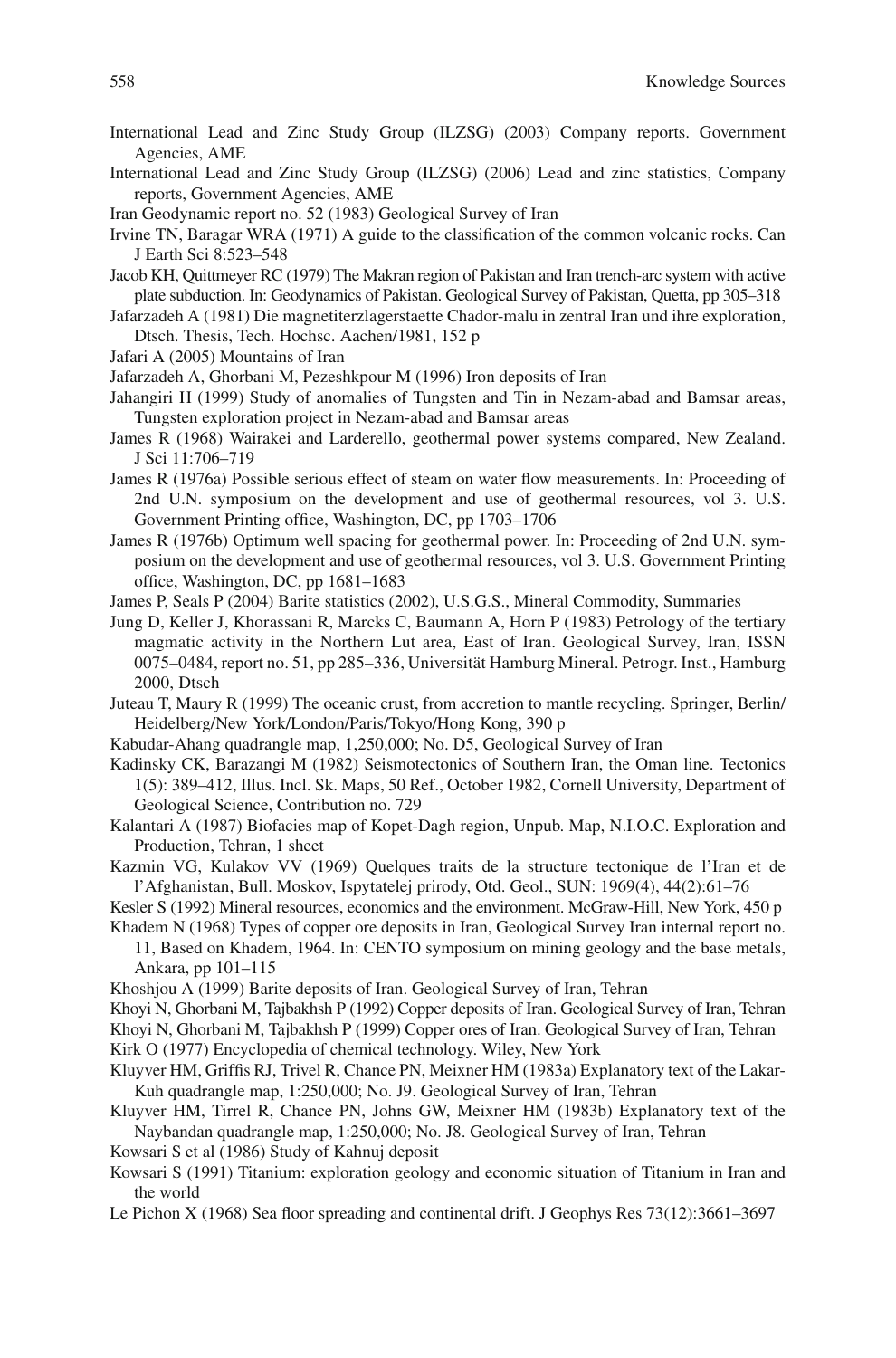- Lensch G, Mihm A, Alavi Tehrani N (1977) Geology and petrography of the ophiolite belt north of Sabzevar/Khorasan (Iran). N Jb Min Abh, Univ Saarlandes 131(2):156–178
- Lescuyer J, Michel R, Riou R, Vivier G (1976) Etude géochimique du volcanisme Tertiaire de la region du Mianeh (Azerbaijan, Iran). Geol Alp Grenoble Fran 52:85–98
- Lescuyer JL, Riou R (1976) Géologie de la région de Mianeh (Azerbaijan): Contribution a l`étude volcnanism Tertiaire, 1, Iran. Thesis 3EME, University of Grenoble, France, 232 p
- Lindenberg H, Jacobshagen V (1983) Post Paleozoic geology of the Taknar zone and adjacent area (NE Iran Khorasan). Geological Survey of Iran, ISSN 0075–0484, report no. 51. Freie Universität Berlin Institute of Geological Sciences, Dtsch, pp 145–163
- Lorenz G (1964) Die geologie des oberen Karaj-Tales (Zentral-Elburz), Iran, PhD dissertation, University of Zuerich, 113 p
- Lotfi M (1982) Geological and geochemical investigation on the volcanogenic Pb, Zn, Cu, Sb ore mineralization in Shurab-Golechan and NW of Khur (Lut, East Iran). PhD thesis, University of Hamburg, 151 p
- Lotfi M, Mir Mohammad Sadeghi M, Omrani SJ (1993) Mineral distribution map of Iran, 1:1,000,000. Geological Survey of Iran, Tehran
- Madani M (1977) A study of the sedimentology, stratigraphy and regional geology of the Jurassic rocks of eastern Kopet-Dagh. NE Iran. Unpublished PhD thesis, Imperial College, London, 246 p
- MAGCOBAR, Operations oil field products division dresser industries INC (1972) Drilling fluid engineering manual. Dresser Industries Inc., Houston
- Maghsoudi A (2008) Study of heavy minerals and their geology in Sero area northwest of Iran. MSc thesis, Geo-Science Research Institute
- Majidi B (1978) Etude pétrostructural de la région du Mashhad (Iran), Les problemes des métamorphites, serpentinites et granitoides Hercyniens, Thése Universite Scientifique et Medical de Granobel France, 277 p
- Majidi B (1981) The ultrabasic lava flows of Mashhad, northeast Iran. Geol Mag Gbr  $118(1):49-$ 58, Pl. Geological Survey of Iran, Tehran
- Majidi B (1983) The geochemistry of ultrabasic lava flows occurrences in NE of Iran. Geological Survey of Iran, report no. 51, pp 463–477
- Matsumto R (1977) Marine gas hydrates in the Gulf of Oman, potential importance as natural gas sources. In: Proceedings of the first Iranian marine geology symposium with special reference to Oman Sea, ChahBahar, 7–9 May 1997
- Maurizot P (1990a) Explanatory text of the Shahrakht quadrangle map, 1:250,000; No, L7. Geological Survey of Iran, Tehran, 141 p
- Maurizot P (1990b) Explanatory text of the Gazik quadrangle map, 1:250,000; No, L8. Geological Survey of Iran, Tehran
- McCall GJH (1985a) Explanatory text of the Fahnuj quadrangle map, 1:250,000; No. K14. Geological Survey of Iran, Tehran
- McCall GJH (1985b) Explanatory text of the Taherie quadrangle map, 1:250,000; No. J14. Geological Survey of Iran, Tehran
- McCall GJH (1995) Explanatory text of the Minab quadrangle map, 1:250,000; No. J13. Geological Survey of Iran, Tehran
- McCall G, Simonian K (1985) The Makran project, a case history prospecting in areas of desert terrain. In: International conference/1985/Rabat GBR, London. Inst Minng Metallurgy, pp 31–42
- Metallogenic Map of Anarak (1984) Technoexport Co.
- Meyer C (1981) Ore- forming processes in earth history. In: Economic geology, 75th Anniversary volume, pp 6–41
- Milos K (1984) Industrial Minerals and Rocks/Developments in Economic Geology, pp 142–147
- Mines and Mining in Iran (2005) Public. Relations Department of Iranian Mines and Mining Industries, Development and Renovation Organization (IMIDRO)
- Mineral Facts and Problems (1985) Bureau of mines, Washington, DC
- Ministry of Energy (1973) Subterranean canals and dams in ancient Iran
- Ministry of Energy (1998) Proceedings of Iran and Germany joint seminar on new energy sources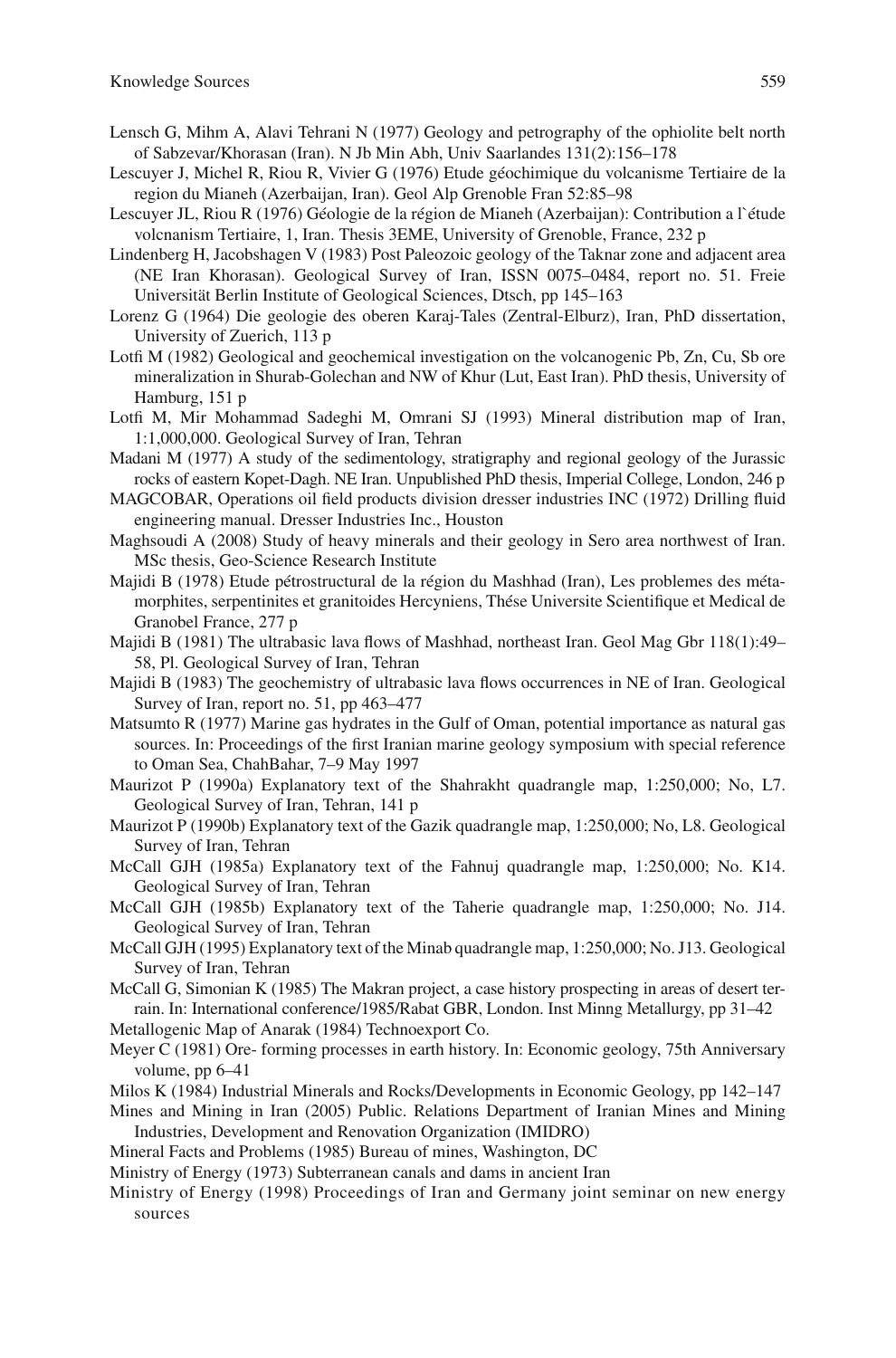- Ministry of Mines and Metals (various years) Annual Review of the Mining Sector. Information Bureau, Development and Planning Directorate, Ministry of Mines and Metals, Tehran
- Moayyed M (2001) Petrologic study of Tertiary volcano-plutonic belt in western Alborz, Azerbaijan, Ph.D. Thesis, Shahid Beheshti University
- Mohajer Ashjai A, Behzadi H, Berberian M (1975) Reflection on the rigidity of the Lut Block and recent crustal deformation in eastern Iran, Tectonophysics. NLD 25(3–4):281–301
- Mohajjel M (1997) Structure and tectonic evolution of Paleozoic Mesozoic, rock Sanandaj-Sirjan, Iran. PhD thesis, University of Wollongong Australia
- Moinvaziri H (1985) Volcanism Tertiaire et Quaternair en Iran. PhD thesis d'Etat, Orsay, Fra., 285 p
- Momen-Zadeh M (1989) The role of submarine volcanism in the formation of synsedimentary ores, a hypothetical approach. In: Boyle RW, Brown AC, Jefferson CW, Jewett EC, Kirkham RV (eds) The symposium on sediment-hosted stratiform copper deposits, special paper 36, pp 185–186
- Momen-Zadeh M (1990) Saline deposits and alkaline magmatism: a genetic model. J Pet Geol 13(3):341–356
- Momen-Zadeh M, Wauschkuhn A (1984) The Allahabad Fe deposit, an example of Fe, Pb, Turquoise occurrences in the Zeber Kuh–Sarhangi Mountains, SW Kashmar, NE- Iran. N Jb Geol Palaeont Abh 168(2–3):490–496
- Momen-Zadeh M, Seddighi T (1989) A guide in detecting ancient gold mines in Iran. In: International symposium on old world archaeometallurgy, Heidelberg, Germany
- Momen-Zadeh M, Vatandoust R (1997) Ancient mining and metallurgy in Iran, A brief review. In: International symposium on archaeometallurgy in central and western Asia, Tehran, Iran, pp 19–24
- Momen-Zadeh M, Shafighi S, Rastad E, Amstutz GC (1979) Ahangaran lead silver deposits, West Central Iran. Miner Deposita 14:323–341, Berlin
- Momen-Zadeh et al (1987) Introducing Khoueeye rood gold-mercury deposit from mining and archeological standpoints
- Momen-Zadeh M, Keesmann I, Rashidnejad N, Hezarhkhani Z (1993) Archaeometallurgische spurensuche in Iran, forschungsmagazin der Johannes Gutenberg – Universitaet Meinz, 2/93, 9, pp 45–22
- Momen-Zadeh M, Chegini N, Parziger H, Pernicka E, Stollner Th, Vatandoust R, Weissgerber G (2000) Preliminary report on archaeometallurgical investigations around the prehistoric site of Arisman, near Kashan, west Central Iran, Deutsches Archaeologisches Institute, Archaeologische Mitteilungen aus Iran und Turan, band 32, Sonderdruk
- Mor F, Hormozi A, Ya'ghoubpour A (1996) 'Manabe'ma'dani az didgah-e eqtesadi va zistmohiti' (Mineral resources, economics and the environment). Vizhe Nashr, Tehran
- Moritz RP, Lotfi M, Saup F (1993) The sedimentary rock–hosted gold deposit at Zarshuran, Iran, A preliminary fluid inclusion and sulfur isotope study. In: Second biennial meeting of the "Society for Geology Applied to Mineral Deposits", Goanda, Spain

Motiei H (1992) Stratigraphy of Zagros

- Moussavi-Harami R, Brenner RL (1992) Geohistory analysis and petroleum reservoir characteristics of Lower Cretaceous (Neocomian) sandstones, eastern Kopet-Dagh Basin, northeastern Iran. Am Assoc Pet Geol Bull 76:1200–1208
- Muller R, Walter R (1983) Geology of the Precambrian Paleozoic Taknar Inlier north west of Kashmar, Khorasan Province (NE Iran). Geodynamic project (Geotraverse) in Iran. Geological Survey of Iran, report no. 51, pp 165–183

Nabavi M (1994) Climatological Map of Iran

- Nabavi MH et al (1972) Geological quadrangle map of Yazd, 1:250,000; Geological Survey of Iran, No. H9. Geological Survey of Iran, Tehran
- Nabavi MH et al (1978) Geological quadrangle map of Nain, 1:250,000; Geological Survey of Iran, No. G8. Geological Survey of Iran, Tehran

National Historical Atlas of Iran, National Cartographic Center (1999)

Natural gas information, IEA (2003) Oil Gas J

Nicholson K (1993) Geothermal fluids chemistry and exploration techniques. Springer, Berlin/ Heidelberg, 255 p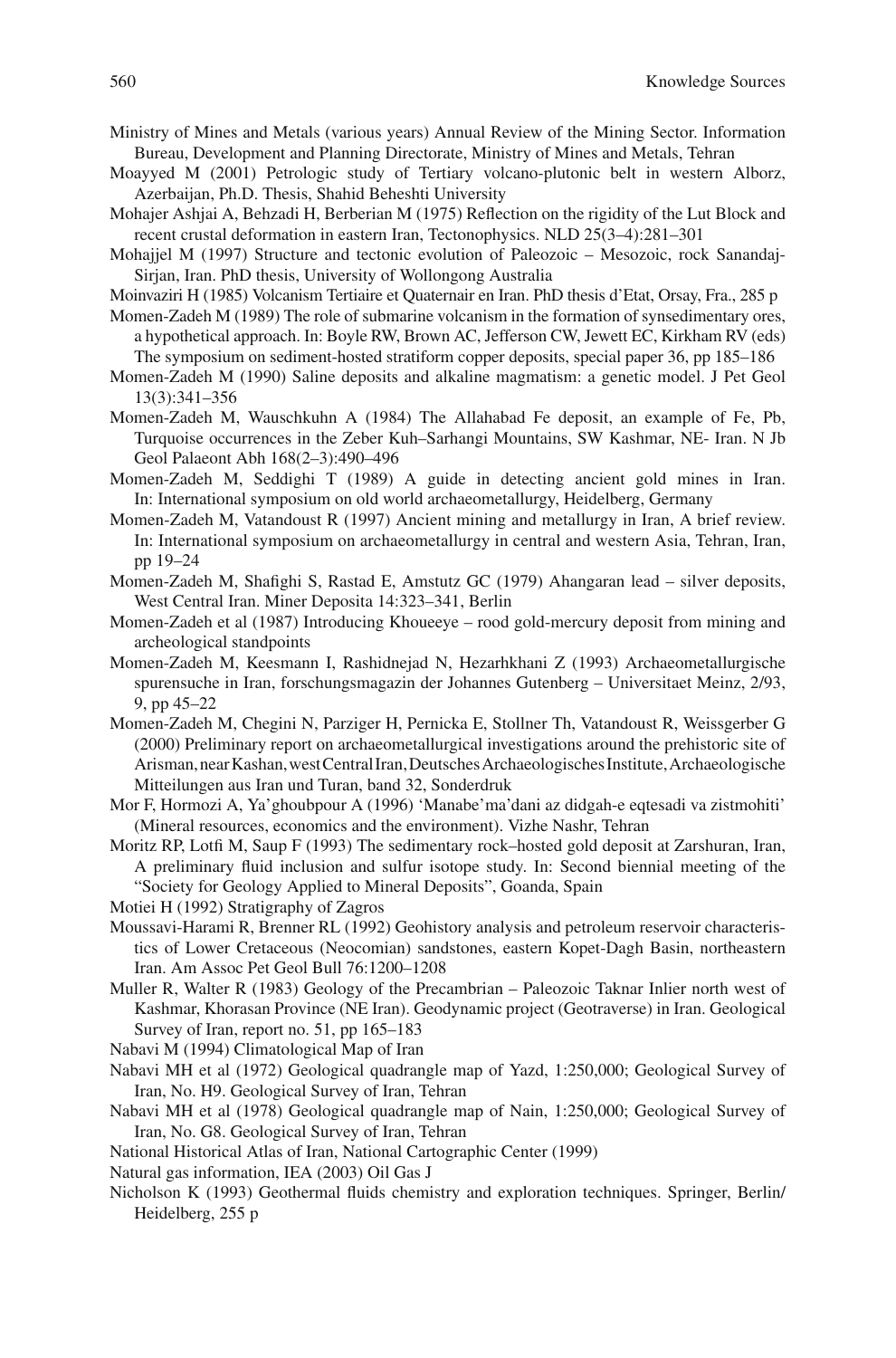- Nicolas A (1989) Structure of ophiolites and dynamics of oceanic lithosphere. Kluwer, Dordrecht, 367 p
- Nicolas A, Peters TJ, Coleman RG (1990) Ophiolite genesis and evolution of the oceanic lithosphere: proceeding of the Ophiolite Conference, held in Muscat, Oman, 7–18 January 1990. Kluwer Academic Publishers, Dordrecht
- Nogol A (1993) Tectonic map of Iran, treatise on the geology of Iran. Ministry of Mines and Metals, Tehran
- Nogole-Sadat MAA (1993) Seismotectonic Map of Iran, scale, 1:1,000,000; Treatise on the geology of Iran. Geological Survey of Iran, Tehran
- Nogole-Sadat MA, Almasian M (1993) Tectonic map of Iran. Geological Survey of Iran, Tehran
- Novelli G (1972) Properties and possible use of montmorillonite in pharmaceutical and cosmetic preparation, Riv. Ital. E.ssenze, Profumi, Piante Off., Olliveg., Saponi, vol 54, pp 267–270
- Nowroozi AA (1972) Focal mechanism of earthquakes in Persian, Turkey, West Pakistan and Afghanistan and plate tectonics of the Middle East. Seismd Soc Bull 62(3):823–850
- Ohanian T (1983) The Birjand ophiolite, an intercontinental transform structure, Eastern Iran. Geological Survey of Iran, report no. 51, pp 239–245
- Omrani J, Agard Ph., Whitechurch H, Benoit M, Prouteau G, Jolivet L (2007) Arc-magmatism and subduction history beneath the Zagros Mountains. A new report of adakites and geodynamic consequences, Iran
- OPEC (2002) Annual statistical bulletin
- OPEC Secretariat (2004) Oil and energy outlook to 2025
- Papp JF (1985) Chromium. US. Bureau of Mines, Washington, DC
- Patterson SH, Murray HH (1983) In: Lefond SJ (ed) Industrial minerals and rocks/gem materials, vol 1, 5th edn. AIME, New York, pp 585–651
- Pelissier G, Bolourchi MH (1967) East Takab metamorphic complex. Geological Survey of Iran, Tehran (Unpublished)
- Phillips KA, Hicks CJ (2001) Prospecting for barite, Circular No. 4, February 1981, revised 2001. Arizon Department of Mines and Mineral Resources, Phoenix
- Pilgrim GE (1908) The geology of the Persian Gulf and adjoining portions of Persian and Arabia. Geol Surv India Mem 24:1–177
- Platt's Coal Outlook (2006), pp 8–9
- Rahimzadeh F (1994) Oligo-Miocene, Miocene, Pliocene
- Razzagh Manesh B (1968) Metallogeny of copper and zinc of Taknar area, Khorasan Province, Thesis Rhein-Westph., 130 p
- Research and Technology Research Institute (1999) Metallogenic report on Sistan-Baluchestan Province
- Reyer D, Mohafez S (1972) A first contribution to the NIOC–ERAP agreements to the knowledge of Iranian geology. editions techni, Paris, pp 1–58
- Ricou LE (1974) L`etude géologique de la région du Neyriz (Zagros Iranien) et l`évolution structurale des Zagrosides, S.L. PhD thesis, Es-Sci, University Paris-Sud cent, Orsay, 321 p
- Rieben H (1935) Contribution de la geology de l'Azarbaijan Persan, Neuchatel. Thesis, Sci Nat, pp 1–44
- Rieben H (1955) The geology of the Tehran plain. Am J Sci 253(11):617–639
- Rieben H (1966) Geological observation on alluvial deposits in northern Iran. Geological Survey of Iran, report no. 9, 40 p
- Robert LV (2002) Clay and Shale. U.S.G.S., Mineral Commodity, Summaries (2001)
- Romanko E et al (1984) Outline of Metallogeny of Anarak Area (central Iran), Explanatory text to metallogenic map, 1:250,000. Geological Survey of Iran, report TE/No. 21, 136 p
- Roskill (2000) The economics of clay. Roskill Information Services Ltd., London
- Roskill (2001) The economics of bentonite. Roskill Information Services Ltd., London
- Roskill (2003a) The economics of bentonite. Roskill Information Services Ltd., London
- Roskill (2003b) The economics of Barite, 9th edn. Roskill Information Services Ltd., London
- Ruttner A (1991) Geology of the Aghdarband Area (Kopet Dagh). NE-Iran Abh Geol B A 38:44–47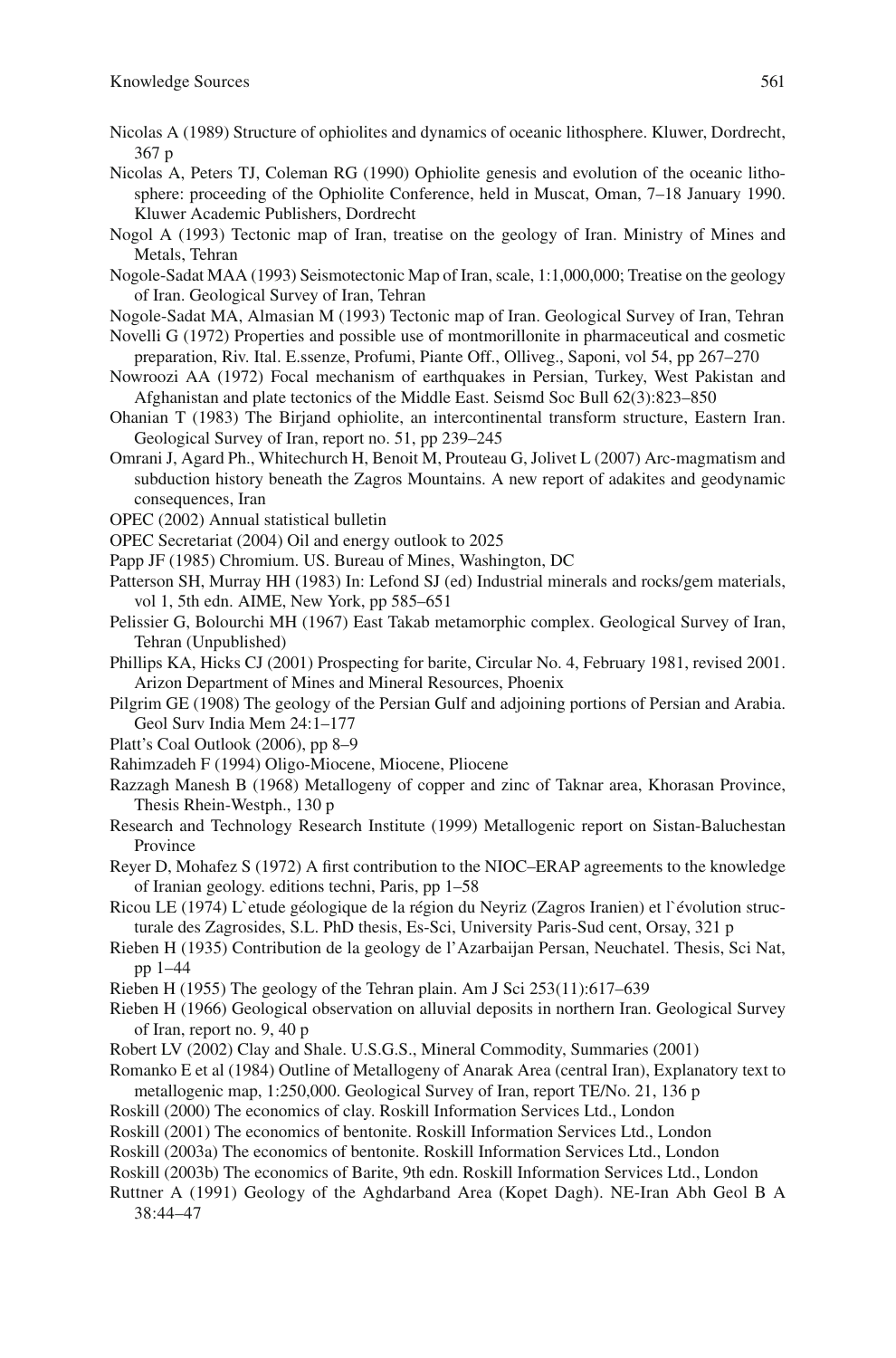Ruttner A (1994) Southern borderland of Triassic Laurasia in north–east Iran. Sci Q J 12:28–35

- Ruttner A, Nabavi MH, Hajian J (1968) Geology of the Shirgesht Area (Tabas area, East Iran). Geological Survey Iran, report no. 4, pp 5–133
- Ruttner A et al (1984) The Pre–Liassic basement of the eastern Kopeh Dagh Range, Plate tectonics, orogeny and mineralization in the Iranian fold belt, Report of a German-Iranian research program 1977–1978, University of Saarlandes, vol 168, No. 2–3, pp 256–268
- Rybach L (1981) Geothermal systems, conductive heat flow, geothermal anomalies. In: Rybach L, Maffler LJP (eds) Geothermal system, principles and histories. Wiley, Chichester, pp 3–36
- Rybach L, Buntebarth G (1981) Heat generating radioelement in granitic magmas. J Volcan Geotherm Resour 10:395–404
- Rybach L, Muffler LJP (1981) Geothermal system- principles and case histories. Wiley, Chichester/ New York/Brisbane/Toronto
- Sabzehei M (1991) Esfandagheh ophiolites, a polygenic association of Palaeozoic ophiolitic fragment of diverse origins, regional cent. Kerman. In: Symposium on ophiolite genesis and evolution of oceanic lithosphere, Geological Survey Iran
- Sabzehei M (1995) Layered ultramafic- mafic komatiitic lava flow and their bearing on the genesis of Iranian ophiolites. In: 30th International Geological congress, Bijing, China, Abstract
- Sabzehei M, Roshanravan J, Amini B, Eshraghi SA, Alai Mahabadi S, Seraj M (1993) Geological map of the Neyriz quadrangle, H-11, 1:250,000. Geological Survey of Iran
- Samani BA (1989a) Metallogenesis and ore provinces of Iran, In the contexts of plate tectonics, International Geological Congress 28/1989-07-09/Washington, USA, vol 3, 14 p
- Samani BA (1989b) Uranium and thorium mineralization related to the Pan-African magmatism and alkaline metamorphism in Central Iran. International Geological Congress 28/1989-07-09/ Washington, USA, vol 3, pp 14–15
- Samimi M, Movahed Aval M, Haghipour A (1966) New discoveries of phosphate in Iran, CENTO Samani B (1995) Manganese deposits
- seminar on field techniques for mineral investigation, held in Iran, Sep 13–Oct 1 1965. Central Treaty Organ, Office US Economic Coordinator, pp 145–156, Illus. (Incl.Geol. maps), Ankara
- Schubert JK, Bottjer DJ (1995) Aftermath of the Permian-Triassic mass extinction event, paleoecology of Lower Triassic carbonates in the western USA. Pleogeogr Paleoclimatol Paleoecol 116:1–39
- Schuster Waltser S (1985) Iran-e safavi az didgah-e safarname-ye oroupaiyan; translated by Verahram G. Amir Kabir Publications, Tehran
- Sengör AMC, Kidd WSF (1978) Post- collisional tectonics of the Turkish- Iranian Plateau and a comparison with Tibet. Eos Trans Am Geophys Union 59(4), 323 p
- Sengör AMC, Yilmaz Y (1979) The suture zone of Permo- Triassic Tethys, extent and tectonic history. Geol Soc Am Abstr Progr 11(7):513–514
- Sengör AMC, Altiner D, Cin A, Ustaosmer T, Hsu K (1988) Origin and assembly of the Tethside orogenic collage at the expense of Gondwana Land. In: Audley-charles MG, Hallam A (eds) Gondwana and Tethys, vol 37. Special Publication Geological Society, London, pp 119–181
- Sengör AMC, Robertson AHF, Searle MP, Ries AC (1990) A new model for the Late Paleozoic Mesozoic tectonic evolution of Iran and implication for Oman, Special Publication No. 49. Geological Society, London, pp 773–786
- Shahrabi M (1994) Seas and Lakes of Iran, treatise on the Geology of Iran. Ministry of Mines and Metals, Tehran
- Shahrabi M et al (1985) Geological map of Urumiyeh, 1:250,000. Quadrangle Map of Iran No. B-3
- Sharkovski M et al (1984) Geology of the Anarak area (central Iran), explanatory text of the Anarak quadrangle map 1:250000, report TE/No. 19. Geological Survey of Iran, Tehran
- Sieger FE (1977) Zur Geologie des Nord–Alamut Gebietes (Central-Elbourz Iran), Eidgenosische Technische Hochschule (ETH) Zuerich, Thesis no. 6093, 161 p
- Sjögren H (1891) Preliminära meddelanden om de kaukasiska naftafälten. Geol För Stockh Förh 13(3)
- Smirnov VI (1976) Geology of mineral deposits. MIR Publishers, Moscow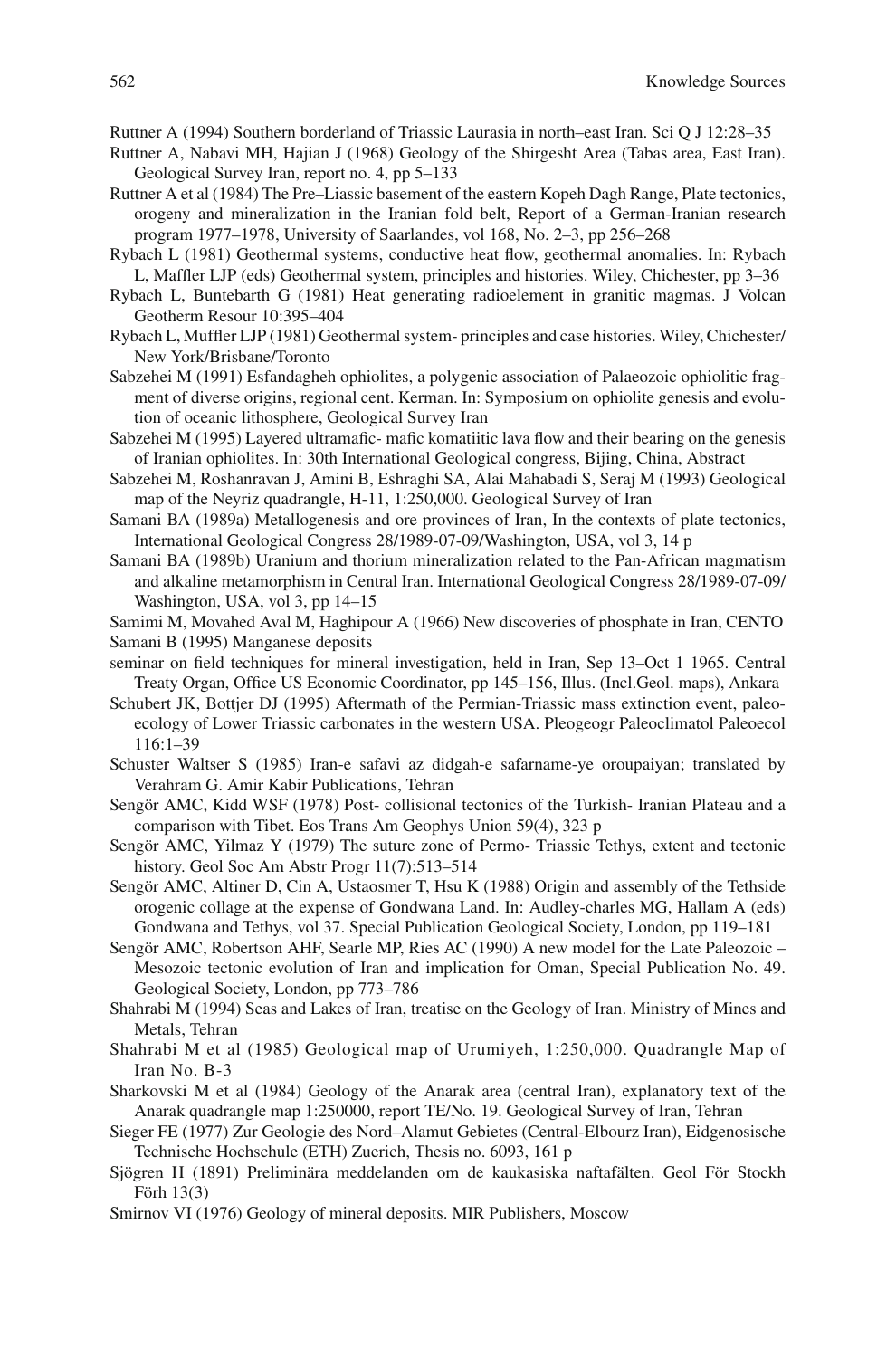- Smirnov VI, Gin AI, Bury RM, Yakovlew Grigorilv GF (1983) Studies of mineral deposits. MIR Publishers, Moscow
- Smith E (1970) Climatic change and the development of agriculture in the Zagros Mountains. In: American Quaternary Association, Meeting 1st, 125 p
- Spies O, Lensh G, Miha A (1983) Geochemistry of the post–ophiolithic Tertiary volcanics between Sabzevar and Quchan/NE Iran. Geological Survey Iran, report no. 51, pp 247–265
- Spies O, Lensh G, Miha A (1984) Petrology and geochemistry of the post–ophiolithic Tertiary volcanics between Sabzevar and Quchan /NE Iran, Neues Jahrb. Geol Palaeontol. Abh., ISSN 0077–7749, Dtsch, vol 168, report no. 51, pp 247–265
- Stahl AF (1904) Die Erze. Des karadag in Persien, chemiker-zeitung 17(6):85–86
- Stalder P (1971) Magmatism Tertiaire et subrecent enter Taleghan et Alamout Alborz, Central, Bullsuiss. Min Pet 51:1–138
- Stampfli GM (1978) Etude geologique general de l'Elbourz oriental au sud Gonbad-e-Qabus, Iran NE, These Geneve, 328 p
- Stampfli GM (1989) Tectonogenesis and evolution of a segment of the Cimmerides, the volcano sedimentary Triassic of Aghdarband (Kopeh Dagh, north–east Iran). In: Sengör AMD (ed) Tectonic evolution of the Tethyan Region. Kluwer, Dordrecht, pp 265–275
- Statistical Center of Iran (1994) Statistical report on operative mines of Iran. Available from: [http://](http://www.sci.org.ir/) [www.sci.org.ir/](http://www.sci.org.ir/). Accessed 20 Aug 2005
- Statistical Center of Iran (2004) Statistical report on operative mines of Iran. Available from: [http://](http://www.sci.org.ir/) [www.sci.org.ir/](http://www.sci.org.ir/). Accessed 20 Aug 2004
- Stöcklin J (1960) General geology, East Alborz, vol 52, No. 2. Geological Survey of Iran
- Stöcklin J (1964) New data on the Lower Paleozoic- Pre Cambrian of North Iran. Geological Survey Iran, Tehran, 32 p
- Stöcklin J (1967) Tectonic map of Iran. Geological Survey of Iran, Tehran
- Stöcklin J (1971) Stratigrafic Lexicon of Iran, Part I, Central, North and East Iran. Geological Survey of Iran, report no. 18, 384 p
- Stöcklin J (1975) On the origin of ophiolite complexes in the southern Tethys region. Tectonophysics 25:303–322
- Stöcklin J (1977) Structural correlation of the Alpine ranges between Iran and central Asia. Anonymous. Livre a la memoire de Albert F. de Lapparent (1905–1975) consacre aux Recherches geologiqes dans les chaines alpines de l`Asie du Sud-Ouest. Soc Geol Fr Mem Hors-Ser 8:333–353
- Stöcklin J (1983) Himalayan orogeny and earth expansion. In: Carey SW (ed) Expanding earth symposium, Sydney, 1981, University of Tasmania, pp 119–130
- Stöcklin J (1986) The Vendian Lower Cambrian Salt Basins of Iran, Oman and Pakistan, Stratigraphy, Correlations, Paleogeography, Science de la terre, Memorie, 47 p
- Stöcklin J, Eftekharnezhad J (1969) Explanatory text of the Zanjan quadrangle map, No. D4, 1:250,000. Geological Survey of Iran, Tehran, 61 p
- Stöcklin J, Eftekharnezhad J, Hushmandzadeh A (1965) Geology of the Shotori range (Tabas area, East Iran), with 1:100,000 coloured map. Geological Survey Iran, report no. 3
- Stöcklin J, Nabavi MH (1971) Explanatory text of the Boshruyeh quadrangle map, 1:250,000; No. J7. Geological Survey of Iran, Tehran, 50 p
- Stöcklin J, Nabavi MH (1973) Tectonic Map of Iran, scale 1:2,500,000. Geological Survey Iran, Tehran Offset Press, report no. 31, 100 p
- Stöcklin J, Setudehnia A (1972) Lexique Stratigraphique International, V. III, Asie 9B, Iran, 1. Iran central septentrional et oriental, 2. Iran du Sud-ouest, CNRS (Paris), vol 3, No. 9, 376 p
- Stremme H (1911) On allophane, hallyosite and montmorillonite, Centr Mineral, Geol: 205–211
- Sussli PE (1976) The geology of the lower Haraz valley area, Central Alborz, Iran. Geological Survey Iran, report no. 38, pp 1–116
- Taghizadeh N (1966a, b, c, 1967a, b, 1968a, b) Reports of Prospecting in Baluchestan, Azarbayejan, Gonabad, Damghan. Geological Survey of Iran, internal reports
- Takin M (1972a) An outline of the evidence for continental drift in the Iranian region before the early Mesozoic. Geological Survey of Iran, internal report, no. 89, 4 p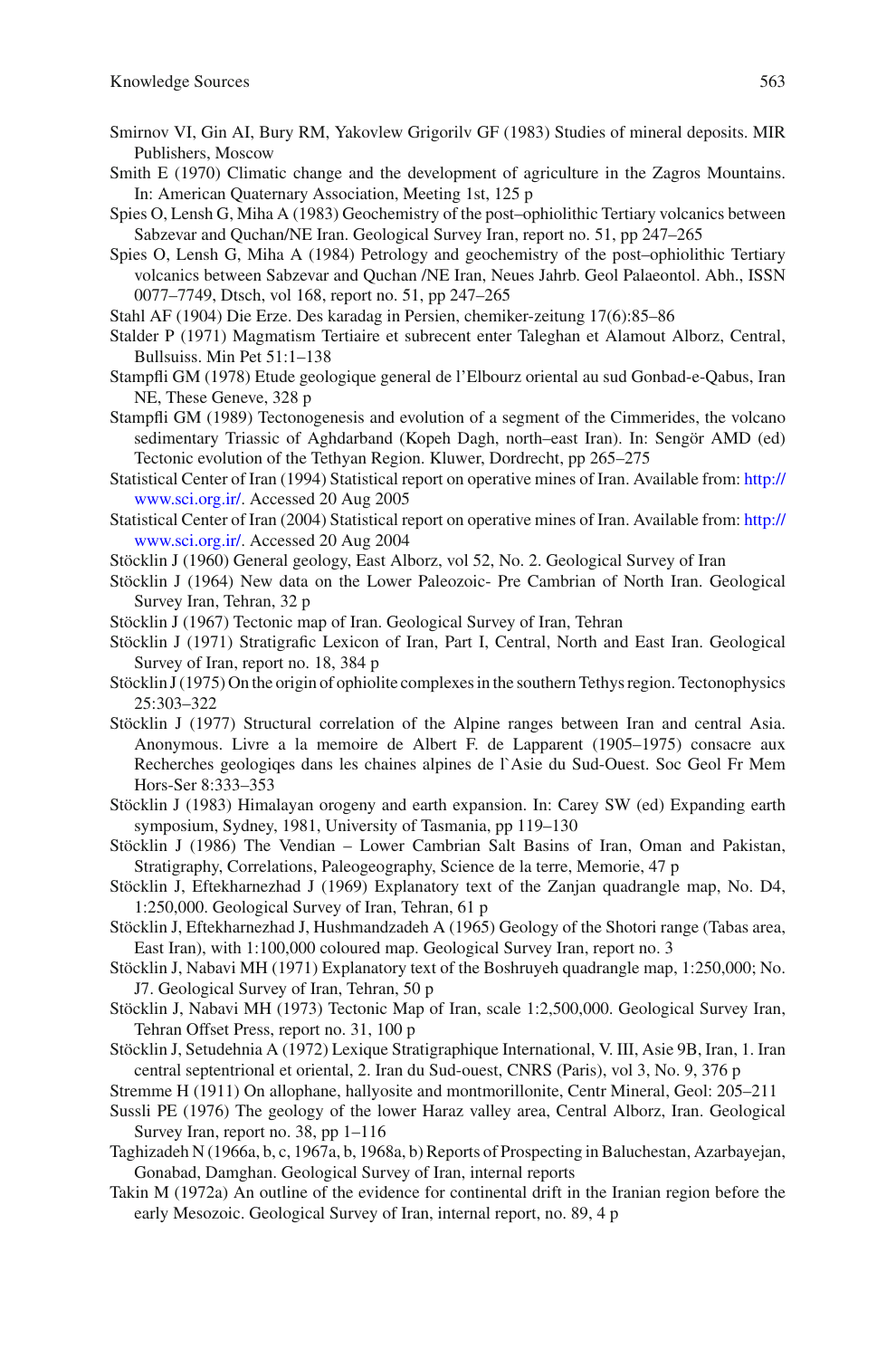Takin M (1972b) Iranian geology and continental drift in the Middle East. Nature 235(5334):147–150

- Takin M (1973) Geological history and tectonics of Iran in a discussion of continental drift in the Middle East. In: Semin. Geodyn. Himalaya reg.; Hyderabad, Hyderabad Natl Geophys. Res, pp 199–200
- Taraz H (1969) Permo Triassic section in Central Iran. Am Assoc Pet Geol Bull 53(3):688–693
- Taraz H (1974) Geology of the Surmaq–Dehbid area, Abadeh region, Central Iran. Geological Survey of Iran, report no. 37, 148 p
- Tarkian M, Lotfi M, Baumann A (1983) Tectonic, magmatism and the formation of mineral deposits in Central Lut (East Iran). Geodynamic Project (Geotraverse) in Iran, final report, pp 357–384
- Tarkian M, Lotfi M, Baumann A (1984) Magmatic copper and lead-zinc ore deposits in the Central Lut (East Iran), Neues Jahrb. Geol. Palaeontol. Abh., ISSN 0077–7749, Dtsch, vol 168, No. 2–3, pp 497–523, University of Hamburg Mineralogical, Petrographic Institute, Hamburg 2000, Dtsch
- Tatsch IH (1976) Geothermal depositions, origin, evolution and present characteristics, Second Printing, Tatsch Associates, 292 p.
- Taylor SR, McLennan SM (1985) The continental crust: its composition and evolution. Blackwell Scientific Publication, Oxford, 312 p.
- Ternet Y (1990) Explanatory text of the Taybad quadrangle map, 1:250,000; No, L6. Geological Survey of Iran, Tehran
- Thayer TP (1960) Some critical differences between Alpine-type and stratiform peridotite- gabbro complexes, International Geological Congress, 21st Session, Copenhagen, vol 13, pp 247–259
- The balance report on water resources of Iran, Office of Water Resource Research Organization (2005–2006)
- The Saghand Region, U-Pb Geochronology, Central Iran
- Thiele O, Alavi Naini M, Assefi R, Houshmandzadeh A, Seyed Emami SK, Zahedi M (1967) Geological map of the Golpaygan quadrangle, 1:250,000. Geological Survey of Iran, Geological Quadrangle Map of Iran No. E7
- Thiele O, Alavi Naini M, Assefi R, Houshmandzadeh A, Seyed Emami SK, Zahedi M (1968) Explanatory text of the Golpaygan quadrangle map, 1:250,000. Geological Survey of Iran, Quadrangle Map E-7, pp 3–24
- Tietze E (1879) Die Mineralreichtümer Persiens. Jb Geol Bundestonst 29:565–568
- Tirrul R, Bell IR, Griffis R, Camp V (1983) The Sistan suture zone of eastern Iran. Geol Soc Am Bull 94(1):134–150
- Ullman (1986) Encyclopedia of industrial chemistry, vol A7, 5th edn. VCH, New York, pp 109–136
- United Nation (1997) Handbook of world mineral trade statistics. United Nation, New York/ Geneva [22B]
- United Nations (1999a) Geology and mineral resources of Mongolia, vol 14. United Nations, New York
- United Nations (1999b) Mineral resources assessment. Development and management series, vol 5
- United Nations (2000) Handbook of world mineral trade statistics, year 1993–8. United Nations, New York, 380 p
- United States Geological Survey (2003) Minerals and Materials Information (CD-ROM). United States Department of the Interior, Washington, DC
- United States Geological Survey (2005) Mineral commodity summaries. United States Government Printing Office, Washington, DC, 197 p
- United States Geological Survey (2006) Mineral industry surveys. United States Government Printing Office, Washington, DC
- U.S. Census Bureau (2006)
- Unterhossel F (1934) Die. Wichtigeren Erzvorkommen des persischen karadag- Gebrges. Erzmetall H 9:425–429
- Valizadeh MV, Cantagrel JM (1975) Premieres donées radiometriques (K-Ar et Rb-Sr) sur les micas du complexe magmatique du mont Alvand pres Hamadan (Iran Occidental) Acad. Sci. Paris, C.R., Ser. D., vol 281, No. 15, pp 1083–1086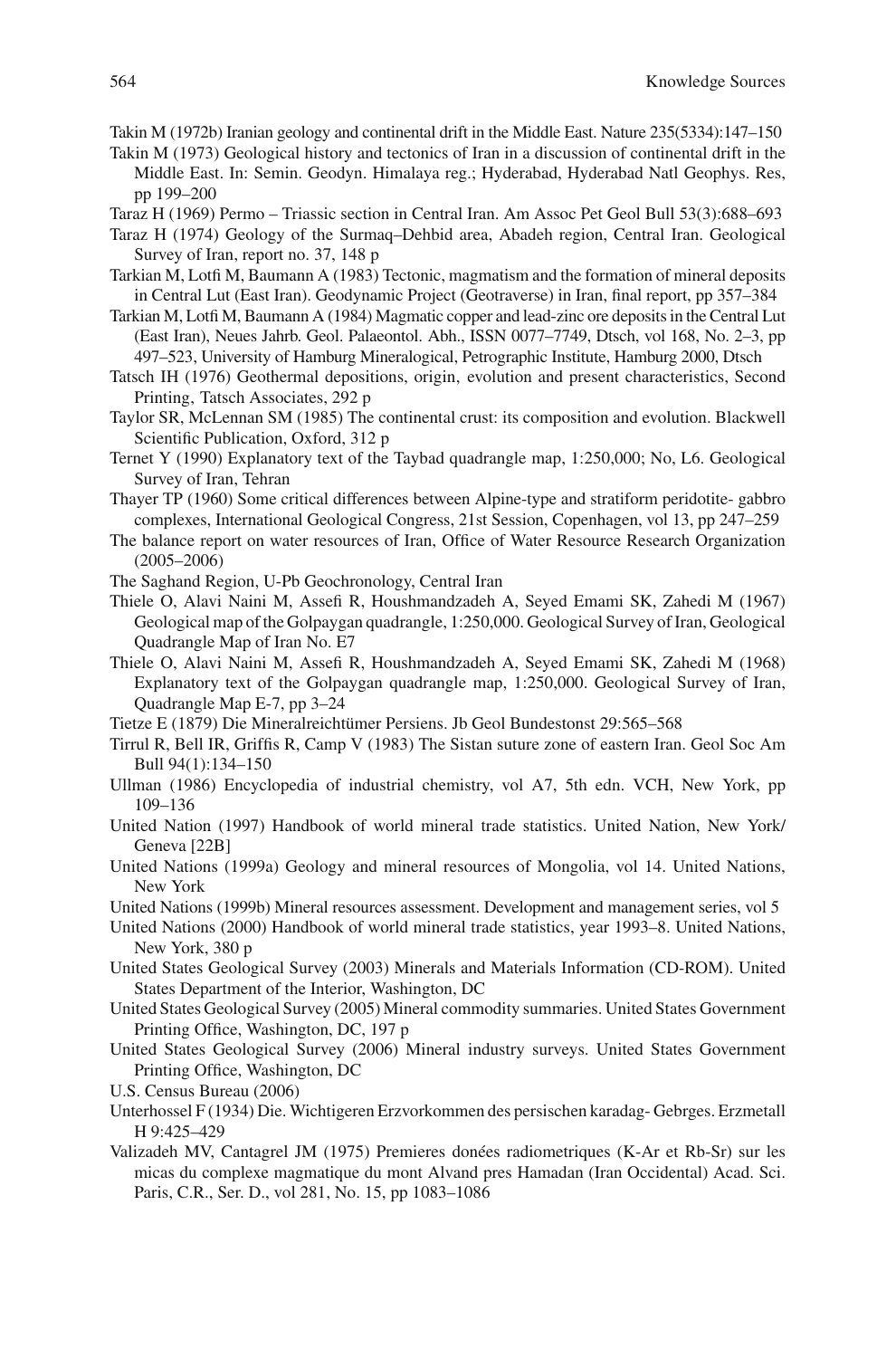- Vatan A, Yassini I (1969) Les grandes lignes de la géologie de l`Elbourz Central dans la région de Téhéran et la plaine de la Caspienne. Inst Franq Petrole 24(7–9):841–878
- Velde B (1992) Introduction to caly minerals. Chapman & Hall, London
- Weber L, Zsak G (1999) World mining data, vol 14. Federal Ministry of Economics and Labour of the Republic of Austria, Vienna, 231 p
- Weber L, Zsak G (2005) World mining data, vol 20. Federal Ministry of Economics and Labour of the Republic of Austria, Vienna, 249 p
- Weddige K (1983) New stratigraphic data on Devonian and Carboniferous formations from the Binalud and Ozbak-Kuh Mountains, NE Iran. Geological Survey of Iran, report no. 51, pp 105–117
- Weekly Price Survey (2007) Listed prices in Platts Coal Outlook
- White RS, Klitgord K (1976) Sediment deformation and plate tectonic in the Gulf of Oman. Earth Planet Sci Lett Netherl 32(2):199–209
- White DE, Maffler LPJ, Truesdell AH (1971) Vapor dominated hydrothermal systems compared with hot Water systems. Econ Geol 66:75–97
- Wiickmann L (1922) Zum Klima der Türkei, Bd. I: Luftdrick u. Windverhältnisse im östlichen Mittel- Meer. Bayerische Landeswetterwarte, München
- Williams GJ (1973) Contributions to the geology of mineral resources in Iran. Geological Survey of Iran, report no 21, 73 p
- Williams GJ, Movahed Aval M, Samimi N, Ghasempour R, Altschuler ZS, Hignett T (1968) Recent phosphate discoveries in Iran. Geological survey of Iran, report no. 10, pp 1–84
- World Bureau of Metal Statistics (2003)
- World Mineral Statistics (1968–1990) vol 1
- World Mining Data/Vennia (2004) Minerals production, vol 19. Federal Ministry for Economy and Labour of the Republic of Austria, Vienna, 238 p
- Wright WS (1965) Lead and zinc in Iran, US AID Mission to Iran (unpublished), report 231  [www.eere.energy.gov](http://www.eere.energy.gov)
- [www.energysmartschools.gov](http://www.energysmartschools.gov)

 [www.fsec.ucf.edu/index.htm](http://www.fsec.ucf.edu/index.htm)

 [www.homepower.com](http://www.homepower.com)

 [www.ises.org](http://www.ises.org) 

 [www.scincedirect.com](http://www.scincedirect.com)

 [www.solarenergy.net](http://www.solarenergy.net)

 [www.solartoday.org](http://www.solartoday.org)

- Yaghubpur A (1984) Mineralization in relation to tectonic environments in Iran, part of Tethyan region, Mezhdunarodnyj geologicheskij congress, 27/1984/Moskov, SUN, Moskov: Nauka, vol 6, 356 p., Teacher Training University, Tehran, Iran
- Zahedi M (1990) Explanatory text of the Sanandaj quadrangle map, 1:250,000; No, Cs. Geological Survey of Iran, Tehran
- Zavosh M (1968) Mineralogy in ancient Iran, vol 1. Institute for Humanities and Cultural Studies, Tehran

Zawvosh M (1996) Mineralogy in ancient Iran

 Zonenshain LP, Kazmin MI, Lisistsin AP, Bogdanov YA, Baranov BV (1989) Tectonics of the Mid- Atlantic Ridge Rift Valley between the TAG and MARK areas (26°-24°N): evidence for vertical tectonism. Tectonophysics 159:1–23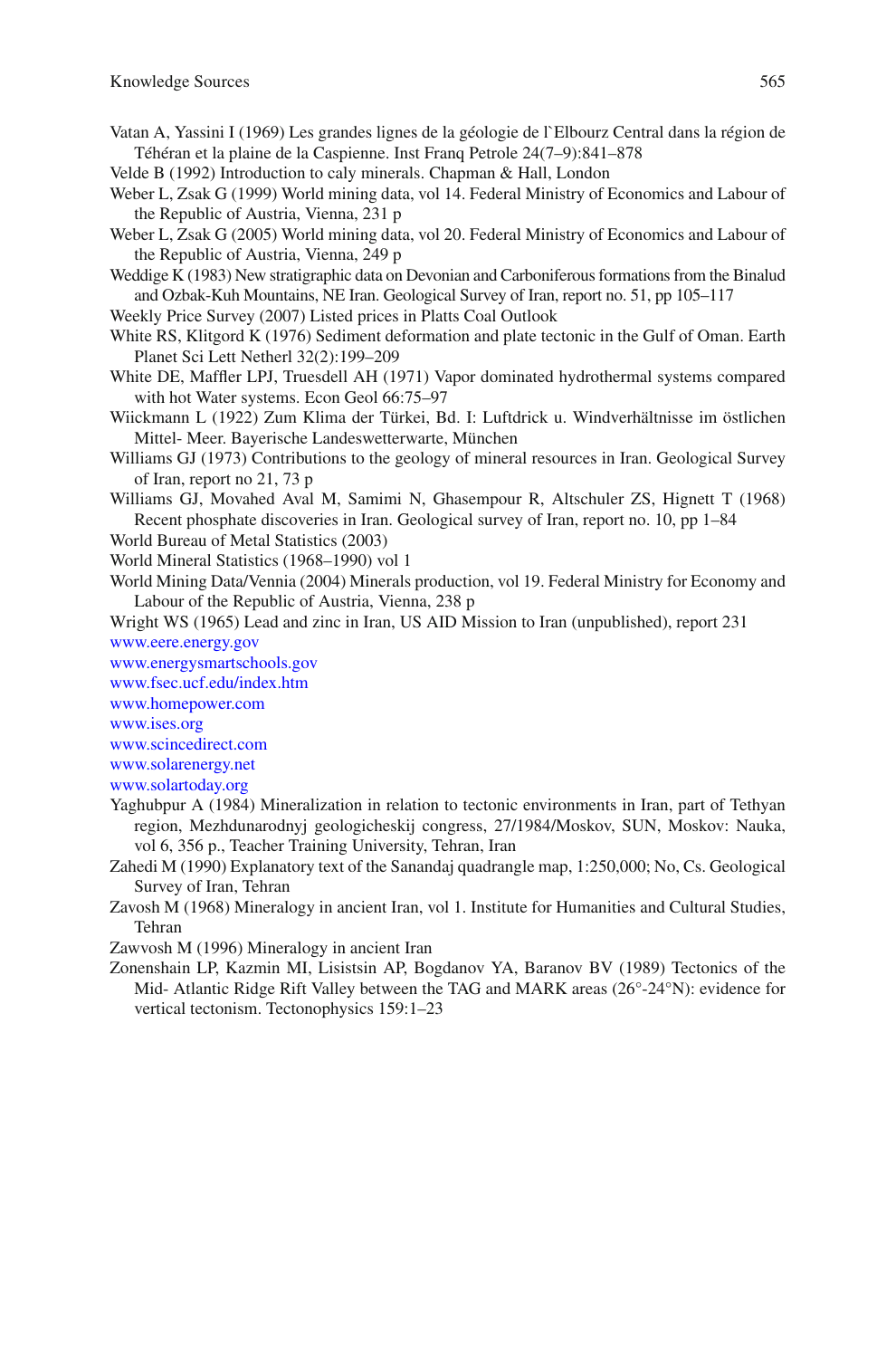# **Index**

#### **A**

 Alborz , 4, 47, 66, 80, 90, 200, 339, 535 Antimony , 85, 134, 136, 140–146, 202, 204, 217, 220, 224, 225, 231, 235–238, 240, 270, 279, 280, 282, 288, 291, 298, 301, 312, 320–321, 480, 481 Apatite , 81, 94, 149, 154, 159, 163, 197, 202, 207, 208, 210, 512 Arabian plate, 4, 5, 8, 47, 207 Arsenic, 71, 77, 85, 133, 134, 136, 141-146, 200, 202, 220, 222, 231, 235, 236, 240, 270, 279, 280, 291, 298, 319–320, 480, 481 Azerbaijan, 1, 2, 4, 7, 8, 20, 22, 26, 30, 51–52, 54, 60–62, 72, 80, 81, 85, 90, 91, 93, 95–97, 105, 115, 117, 125, 126, 153, 154, 163, 169, 170, 172–175, 180, 181, 188–190, 197, 226, 227, 266, 273, 276, 310, 317, 326, 327, 337, 339, 340, 342, 349, 351, 352

### **B**

- Barite , 82, 83, 86, 88, 91, 117–119, 131, 169–171, 200, 219, 235, 236, 243, 257, 298, 300, 304, 308, 312, 327, 505
- Bauxite , 82–84, 124–128, 187, 298, 301, 304, 308, 312, 318–320, 466
- Bentonite , 85, 181–188, 219, 261, 263, 264, 298, 300, 304, 308, 312, 326, 489
- Bismuth , 136, 146, 147, 220, 224, 235, 284
- Borax , 68, 74, 75, 77, 165, 298, 300, 304, 308, 312, 325–326, 541 Boron , 165, 235, 240, 325–326
- Brines, 173

#### **C**

- Caspian Sea, 1, 2, 8, 12, 16, 18–22, 24–26, 29–31, 50, 63, 66, 148, 266, 339, 340, 348
- Celestine, 166-168, 225, 312
- Chalcopyrite, 147, 149, 222, 270, 284, 285
- Chromite , 84, 97–103, 146, 200, 220, 223, 257, 260, 292, 298, 302, 304, 308, 312, 314–317, 375, 387
- Clay , 33, 34, 72, 75, 82, 124, 125, 161, 168, 178, 179, 188, 204, 298, 482, 483, 525, 526, 529, 541
- Climate, 1-44, 165, 187, 250
- Copper, 57, 65, 81, 101, 199, 298, 389
- Cupellation, 76-77

#### **D**

- Dacite, 52, 110, 204, 361
- Diatomite, 85, 188, 298, 300, 327
- Dimension stones, 195, 196,
- 328–330
- Diorite, 90, 220, 356
- Dolerite, 102, 293, 401, 444,
- 446, 452
- Dolomite , 55, 81, 88, 207, 298, 356
- Dunite, 99-102, 134, 220, 223, 291, 292, 375–387

### **E**

- Eastern Iran, 33, 47, 52, 60, 69, 82-85, 91, 94, 95, 111, 114, 115, 134, 135, 180, 181, 321, 350
- M. Ghorbani, *The Economic Geology of Iran: Mineral Deposits and Natural Resources*, Springer Geology, DOI 10.1007/978-94-007-5625-0, © Springer Science+Business Media Dordrecht 2013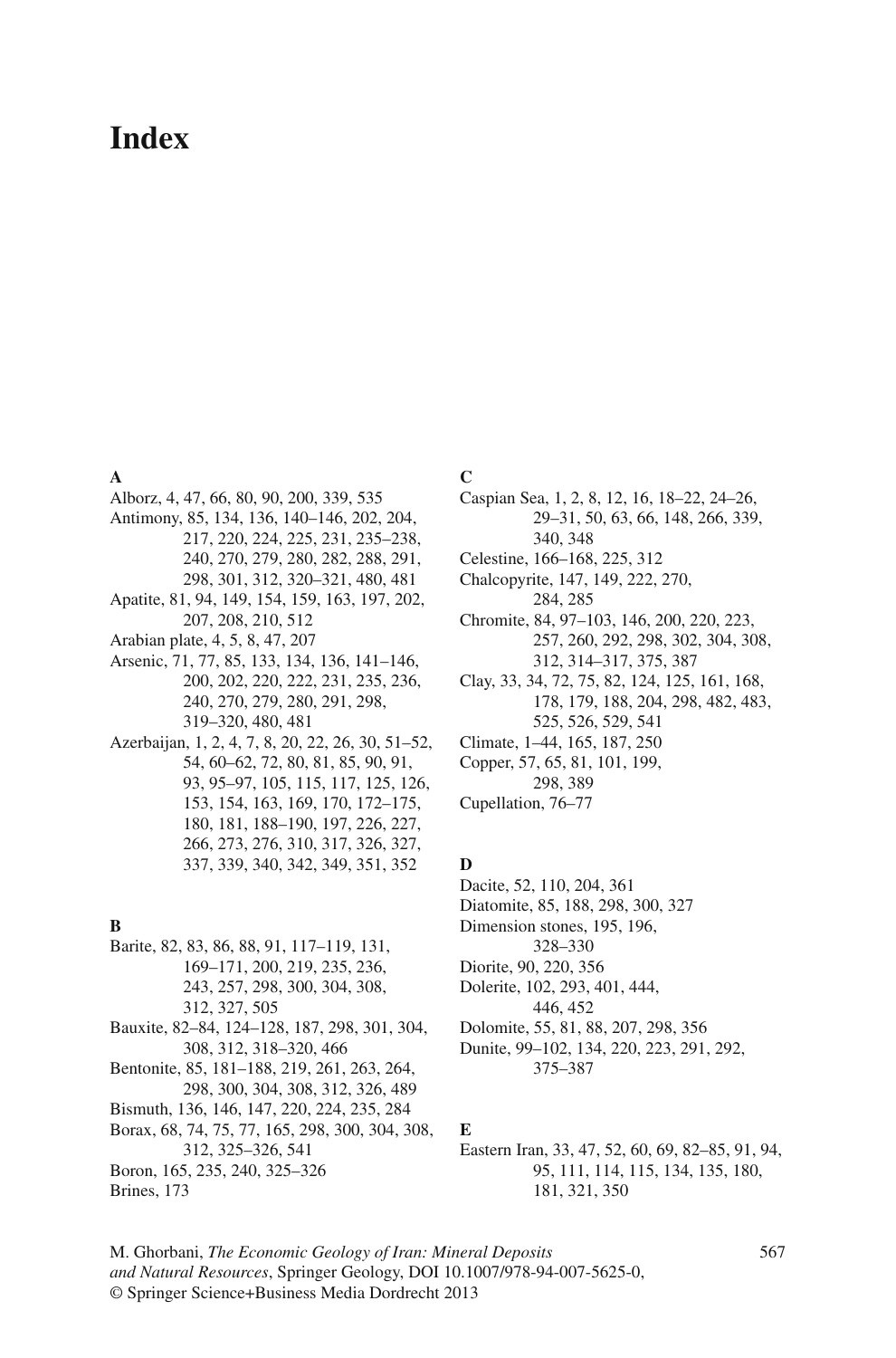#### **F**

- Faults , 6, 8, 40, 41, 47, 51–54, 62, 63, 100, 109, 117, 118, 133–138, 140, 142, 143, 172, 202–204, 208–210, 212, 216, 217, 222, 224, 225, 230, 231, 241, 242, 245, 248–250, 256, 257, 260–263, 266–268, 270–274, 279, 280, 283, 287, 288, 291, 294, 352, 356, 376, 377, 398, 422, 493, 516
- Feldspar, 163, 164, 170-172, 180, 181, 187, 235, 236, 261, 263, 264, 279, 298, 300, 304, 309, 313, 327–328, 482, 512, 513, 532
- Fireclay , 82, 84, 124, 177–180, 227, 235, 237, 298, 300, 304, 308, 312
- Fluorite , 82, 83, 115, 117–119, 169, 202, 298, 322, 324, 504
- Flysch zone , 52, 54, 161, 286–288, 292
- Fossil fuels , 199, 298, 307, 330–332, 334, 336–343, 345

#### **G**

- Gas, 25, 26, 75, 200, 294–295, 298, 330–332, 334–340, 342–348, 350
- Gold, 65, 81, 104, 199, 298, 468
- Gondwana, 2, 3, 5, 202, 207
- Granite, 54, 80, 88, 203, 300, 357
- Grano-diorite, 108, 164, 195, 204, 220, 222, 262, 267, 268, 276, 284, 362, 364, 367–370, 388–390, 392, 393, 395–397, 399–401, 403–409, 411–418, 420, 421, 424, 427, 437, 465, 468–478, 480, 501, 502, 505, 512, 513, 518, 519, 532, 533

# **I**

Iranian Plateau, 1-7, 10, 16-22, 29, 34, 66 Iron , 57, 65, 80, 87–95, 200, 298, 356 Iron mineralization , 87, 88, 90, 91, 96, 117, 207, 210, 223, 238, 240, 256, 263, 271, 282, 286

## **K**

Kaolin, 84, 85, 177-181, 325-326, 482 Kerogen, 335-336

### **L**

 Laurasia , 3, 5, 7, 45, 202 Lead, 66, 80, 95, 200, 298, 428 Limestone, 50, 81, 91, 204, 298, 356  Lut block , 47, 52, 140–141, 202, 286–288 Lut desert, 8, 10, 24, 34, 212

### **M**

Magnesite, 84, 165–167, 298, 301, 304, 308, 312, 329–331, 492 Makran, 2, 24, 26, 53, 54, 102, 108, 110-113, 257, 286–288, 290, 293, 315 Manganese, 80-85, 88, 90, 92, 95-98, 137, 150, 200, 202, 203, 207, 208, 220, 222–224, 235, 236, 240, 243, 249, 253, 255, 256, 265, 268, 271, 292, 298, 301, 304, 308, 312, 314–316, 371 Maragheh, 6, 7, 85, 97, 342, 352, 372, 467 Marble, 66, 72, 102, 135, 151, 194-196, 212–217, 222, 226, 227, 232, 234, 252, 264, 274, 300, 357, 361, 364–367, 370–373, 388, 392, 394, 397, 400, 401, 404, 410, 423–425, 429, 430, 433, 435, 444, 445, 447, 455, 457, 459, 460, 468, 471–473, 478, 480, 481, 500, 501, 505, 518, 519, 521 Mercury, 68-70, 77, 85, 133, 134, 141-146, 202, 224, 235, 237, 238, 240, 241, 280, 282, 286, 288, 291, 298, 480 Metallurgy, 66, 74–77, 104 Mica, 161-164, 217, 226, 227, 232, 234, 298, 300, 304, 309, 313, 326, 327, 361, 371, 391, 478, 500–502, 512, 513, 515, 533 Molybdenum, 109–111, 139, 140, 147, 149, 150, 220, 222, 224, 253, 270, 271, 280, 282, 283, 291, 293, 298, 301, 316, 317 Monzonite, 109, 195, 220, 247, 262, 267, 268, 270, 284, 290, 356, 390, 392, 393, 395, 396, 405, 407, 409, 410, 414, 417, 420–422, 430, 444, 447, 465,

468, 472, 477, 508, 519

Mountain , 2, 52, 71, 81, 101, 224, 324

## **N**

Nuclear energy, 346-348

## **O**

 Oil , 25, 26, 72, 73, 75, 160, 181, 192, 200, 294, 298, 299, 331, 334–348, 350 Oman Sea, 1, 8, 10, 16, 24-26, 29, 31, 32, 53, 148, 353